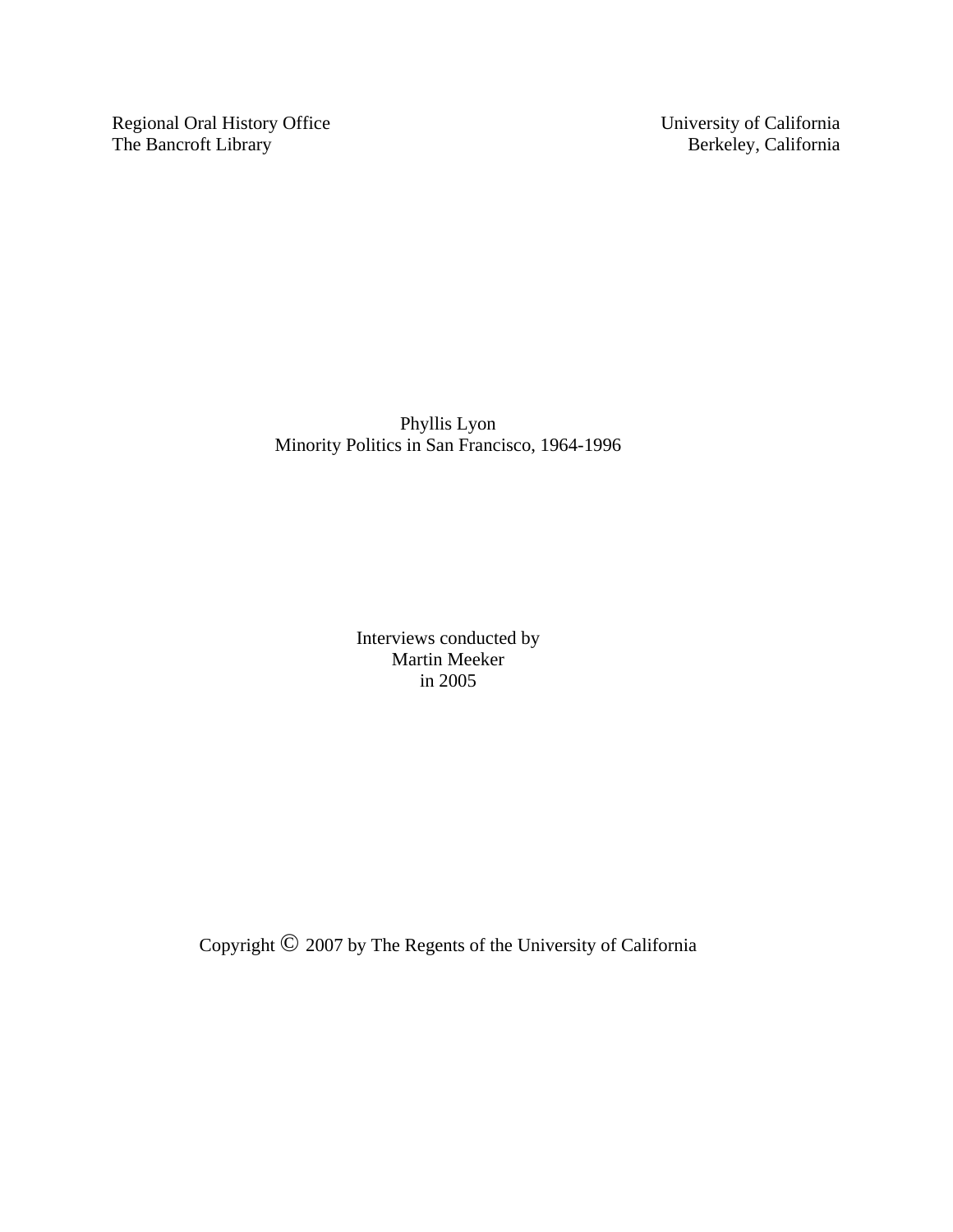Since 1954 the Regional Oral History Office has been interviewing leading participants in or well-placed witnesses to major events in the development of Northern California, the West, and the nation. Oral History is a method of collecting historical information through tape-recorded interviews between a narrator with firsthand knowledge of historically significant events and a well-informed interviewer, with the goal of preserving substantive additions to the historical record. The tape recording is transcribed, lightly edited for continuity and clarity, and reviewed by the interviewee. The corrected manuscript is bound with photographs and illustrative materials and placed in The Bancroft Library at the University of California, Berkeley, and in other research collections for scholarly use. Because it is primary material, oral history is not intended to present the final, verified, or complete narrative of events. It is a spoken account, offered by the interviewee in response to questioning, and as such it is reflective, partisan, deeply involved, and irreplaceable.

\*\*\*\*\*\*\*\*\*\*\*\*\*\*\*\*\*\*\*\*\*\*\*\*\*\*\*\*\*\*\*\*\*

All uses of this manuscript are covered by a legal agreement between The Regents of the University of California and Phyllis Lyon, dated 23 March 2005. The manuscript is thereby made available for research purposes. All literary rights in the manuscript, including the right to publish, are reserved to The Bancroft Library of the University of California, Berkeley. No part of the manuscript may be quoted for publication without the written permission of the Director of The Bancroft Library of the University of California, Berkeley.

Requests for permission to quote for publication should be addressed to the Regional Oral History Office, The Bancroft Library, Mail Code 6000, University of California, Berkeley, 94720-6000, and should include identification of the specific passages to be quoted, anticipated use of the passages, and identification of the user.

It is recommended that this oral history be cited as follows:

"Phyllis Lyon, Minority Politics in San Francisco, 1964-1996," conducted by Martin Meeker, 2005, Regional Oral History Office, The Bancroft Library, University of California, Berkeley, 2007.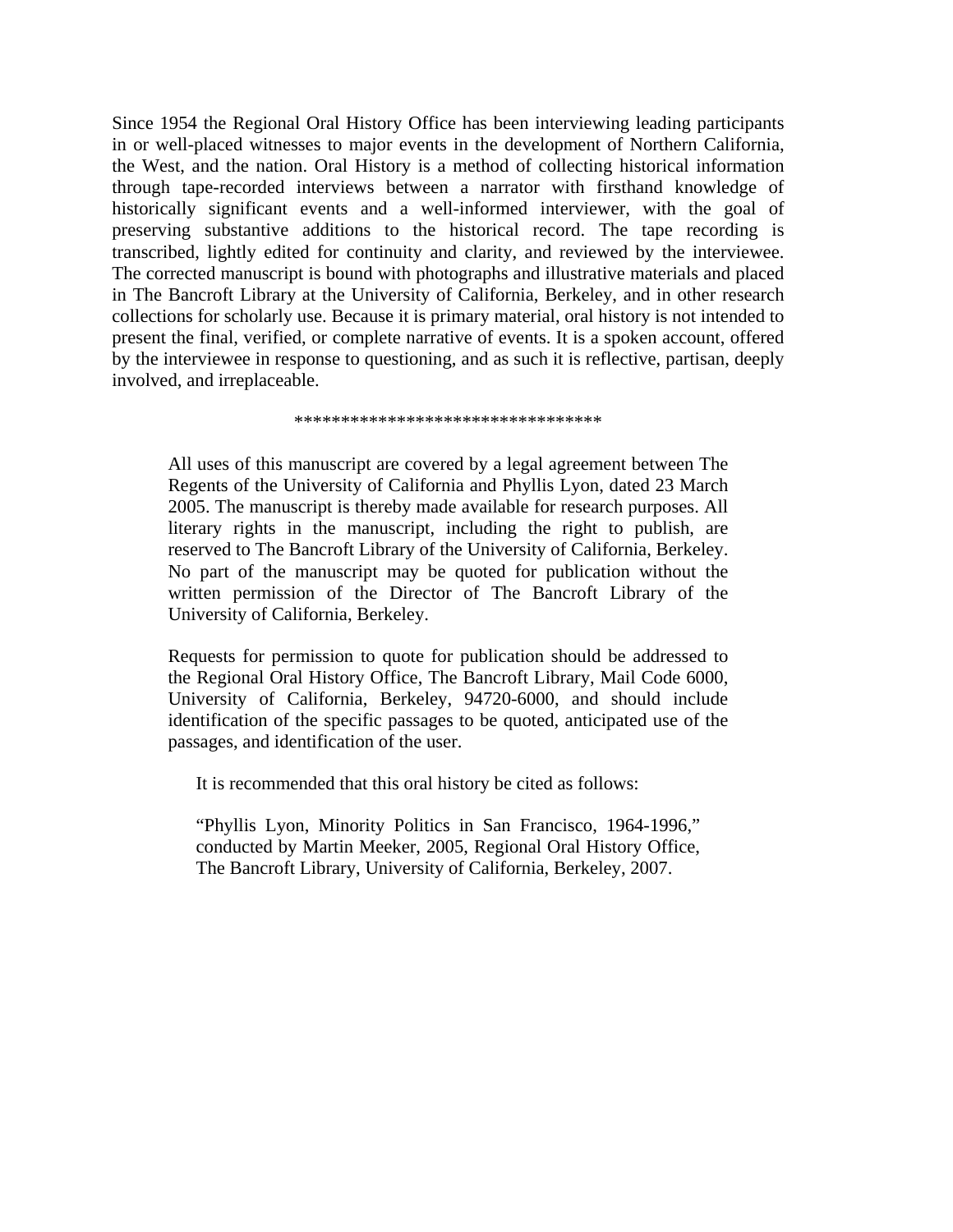## Interview #1: February 23, 2005 Audio File 1 Phyllis Lyon 01 02-23-05

| 1-00:00:00 |                                                                                                                                                                                                                                                                                                                                                                                                                                                                                                                                                                                                                                                                                                                                                                                                                                                                                                                                                                                                                                                      |
|------------|------------------------------------------------------------------------------------------------------------------------------------------------------------------------------------------------------------------------------------------------------------------------------------------------------------------------------------------------------------------------------------------------------------------------------------------------------------------------------------------------------------------------------------------------------------------------------------------------------------------------------------------------------------------------------------------------------------------------------------------------------------------------------------------------------------------------------------------------------------------------------------------------------------------------------------------------------------------------------------------------------------------------------------------------------|
| Lyon:      | [off tape conversation] And a lot of them had been thrown out of seminaries.<br>Because I remember one time when we were worried about a riot because of<br>what happened in Watts, some bad things that had happened here. And<br>somebody suggested that everybody in the Tenderloin who could, should wear<br>a clerical collar if they had one. And poof, the streets were full of these queer<br>guys that had clerical collars.                                                                                                                                                                                                                                                                                                                                                                                                                                                                                                                                                                                                                |
| Meeker:    | Really?                                                                                                                                                                                                                                                                                                                                                                                                                                                                                                                                                                                                                                                                                                                                                                                                                                                                                                                                                                                                                                              |
| Lyon:      | Yeah.                                                                                                                                                                                                                                                                                                                                                                                                                                                                                                                                                                                                                                                                                                                                                                                                                                                                                                                                                                                                                                                |
| Meeker:    | What the idea behind that?                                                                                                                                                                                                                                                                                                                                                                                                                                                                                                                                                                                                                                                                                                                                                                                                                                                                                                                                                                                                                           |
| Lyon:      | Well, I guess they thought that it would calm things down.                                                                                                                                                                                                                                                                                                                                                                                                                                                                                                                                                                                                                                                                                                                                                                                                                                                                                                                                                                                           |
| Meeker:    | OK.                                                                                                                                                                                                                                                                                                                                                                                                                                                                                                                                                                                                                                                                                                                                                                                                                                                                                                                                                                                                                                                  |
| Lyon:      | Or that people wouldn't hurt clerics, or something. I don't know what the idea<br>was. It was one of those crazy ideas that went over very well. But after the<br>raid on the [Council of Religion and the Homosexual] ball in 1965 -- January<br>1, 1965 – [the complaints] brought about a liaison from the police department,<br>Elliot Blackstone, and he became, for awhile there, one of the world's leading<br>experts on transgenders or transsexuals, because there were so many in the<br>Tenderloin. And I remember going down to the dining-room at Glide, because<br>there was this conference going on of transsexuals, and I wandered in and this<br>man with this big bouffant hair-do was talking about the fact that he is an<br>aeronautical engineer but what he really wants to do is to be a stenographer, a<br>typist, and I am going "huh?" Because in the women's movement, which was<br>going on, nobody wanted to be a steno, everybody wanted to be an<br>aeronautical engineer or something like that. It was so crazy. |
| Meeker:    | In this period, in 1964-1965, in addition to the kind of interesting gender strife<br>that was going on in the Tenderloin, there was a lot of racial and ethnic strife<br>that was going on in the rest of the city.                                                                                                                                                                                                                                                                                                                                                                                                                                                                                                                                                                                                                                                                                                                                                                                                                                 |
| Lyon:      | Yeah, right.                                                                                                                                                                                                                                                                                                                                                                                                                                                                                                                                                                                                                                                                                                                                                                                                                                                                                                                                                                                                                                         |
| Meeker:    | When you were participating with Glide and, maybe at this point, your<br>participation with the DOB was beginning to taper off a little bit.                                                                                                                                                                                                                                                                                                                                                                                                                                                                                                                                                                                                                                                                                                                                                                                                                                                                                                         |
| Lyon:      | Yes, it wasn't too much after that, but Del quit before I did. That was later in<br>the 60s.                                                                                                                                                                                                                                                                                                                                                                                                                                                                                                                                                                                                                                                                                                                                                                                                                                                                                                                                                         |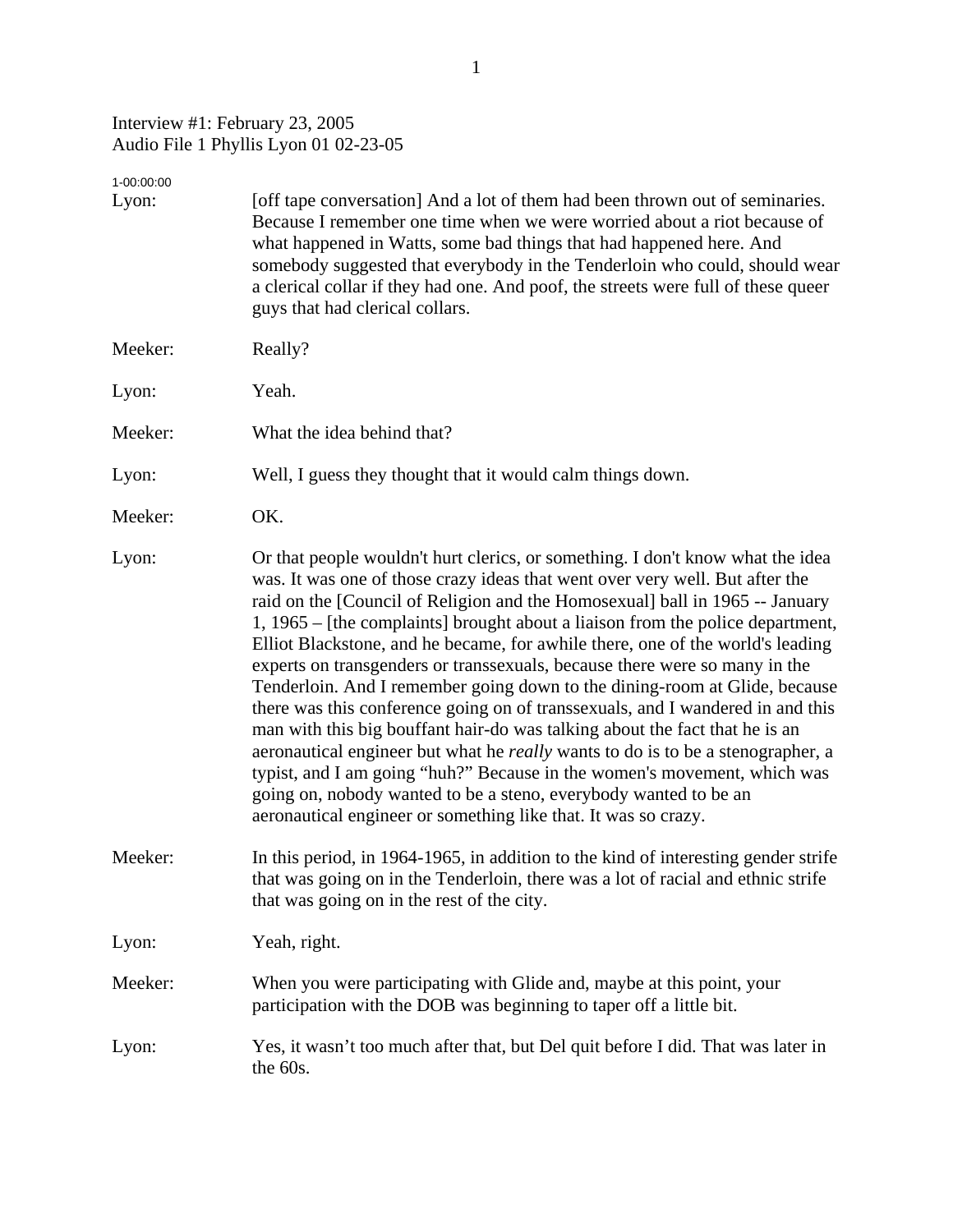| Meeker: | You played a big role in doing that conference in 1966, right, the "Ten days in<br>August".                                                                                                                                                                                                                                                                                                                                                                                                                                                                                                                                                                                                                                                                                                                                              |
|---------|------------------------------------------------------------------------------------------------------------------------------------------------------------------------------------------------------------------------------------------------------------------------------------------------------------------------------------------------------------------------------------------------------------------------------------------------------------------------------------------------------------------------------------------------------------------------------------------------------------------------------------------------------------------------------------------------------------------------------------------------------------------------------------------------------------------------------------------|
| Lyon:   | DOB was part of that.                                                                                                                                                                                                                                                                                                                                                                                                                                                                                                                                                                                                                                                                                                                                                                                                                    |
| Meeker: | So, you were still very active in DOB at that point?                                                                                                                                                                                                                                                                                                                                                                                                                                                                                                                                                                                                                                                                                                                                                                                     |
| Lyon:   | Yes, in 1966.                                                                                                                                                                                                                                                                                                                                                                                                                                                                                                                                                                                                                                                                                                                                                                                                                            |
| Meeker: | In the couple of years leading up to that, clearly, you were focusing on work<br>with CRH and the DOB                                                                                                                                                                                                                                                                                                                                                                                                                                                                                                                                                                                                                                                                                                                                    |
| Lyon:   | And also Citizens Alert. Citizens Alert got started because of the riots in<br>Watts. Actually, we were planning to do something because of the police out<br>at Northern Station who were systematically attacking gay men and telling<br>them to get out of town and beating them up. So, we were going to have some<br>kind of a method where we watched what the cops were doing -- then the riots<br>happened down in Watts and we thought, whoops, there are other people<br>involved in trouble with the cops, too. So, we shifted and started Citizens<br>Alert, which covered anybody who was having trouble with the cops. There<br>was a minister from Boston, Bob Trees, who was out for the summer to work<br>with Glide and he went mostly with the people that had problems. He went off<br>to talk to the cops about it. |
| Meeker: | How did Citizens Alert work?                                                                                                                                                                                                                                                                                                                                                                                                                                                                                                                                                                                                                                                                                                                                                                                                             |
| Lyon:   | First of all, what we did was to try to get all the different organizations like<br>the ACLU and the Jewish organizations and so on [involved] and we figured<br>out that it wasn't going to work too well if they knew we were a bunch of gay<br>people so we got Cecil [Williams] to act as the chair of this first meeting. And<br>I remember people kept saying, well, who's putting this together and we<br>would say, well, it's just a bunch of concerned citizens and Cecil's going to see<br>what's happening. He is going to chair the meeting.                                                                                                                                                                                                                                                                                |
|         | [break in discussion]                                                                                                                                                                                                                                                                                                                                                                                                                                                                                                                                                                                                                                                                                                                                                                                                                    |
| Meeker: | I am interested in the 1960s in general, but I guess, can you just pick up where<br>you were talking about this meeting with Cecil and people asking as the who<br>are you?                                                                                                                                                                                                                                                                                                                                                                                                                                                                                                                                                                                                                                                              |
| Lyon:   | You want me to say it over.                                                                                                                                                                                                                                                                                                                                                                                                                                                                                                                                                                                                                                                                                                                                                                                                              |
|         | One of the things that I did at Glide, and theoretically, I was supposed to be an<br>administrative assistant to [Rev.] Ted McIlvenna, but he never had much for<br>me to do and so basically, I answered the phone for him. The rest of the time,<br>I became a kind of switchboard for gay rights; gay people called and wanted<br>to know about this and that and the other thing. I was also the headquarters                                                                                                                                                                                                                                                                                                                                                                                                                        |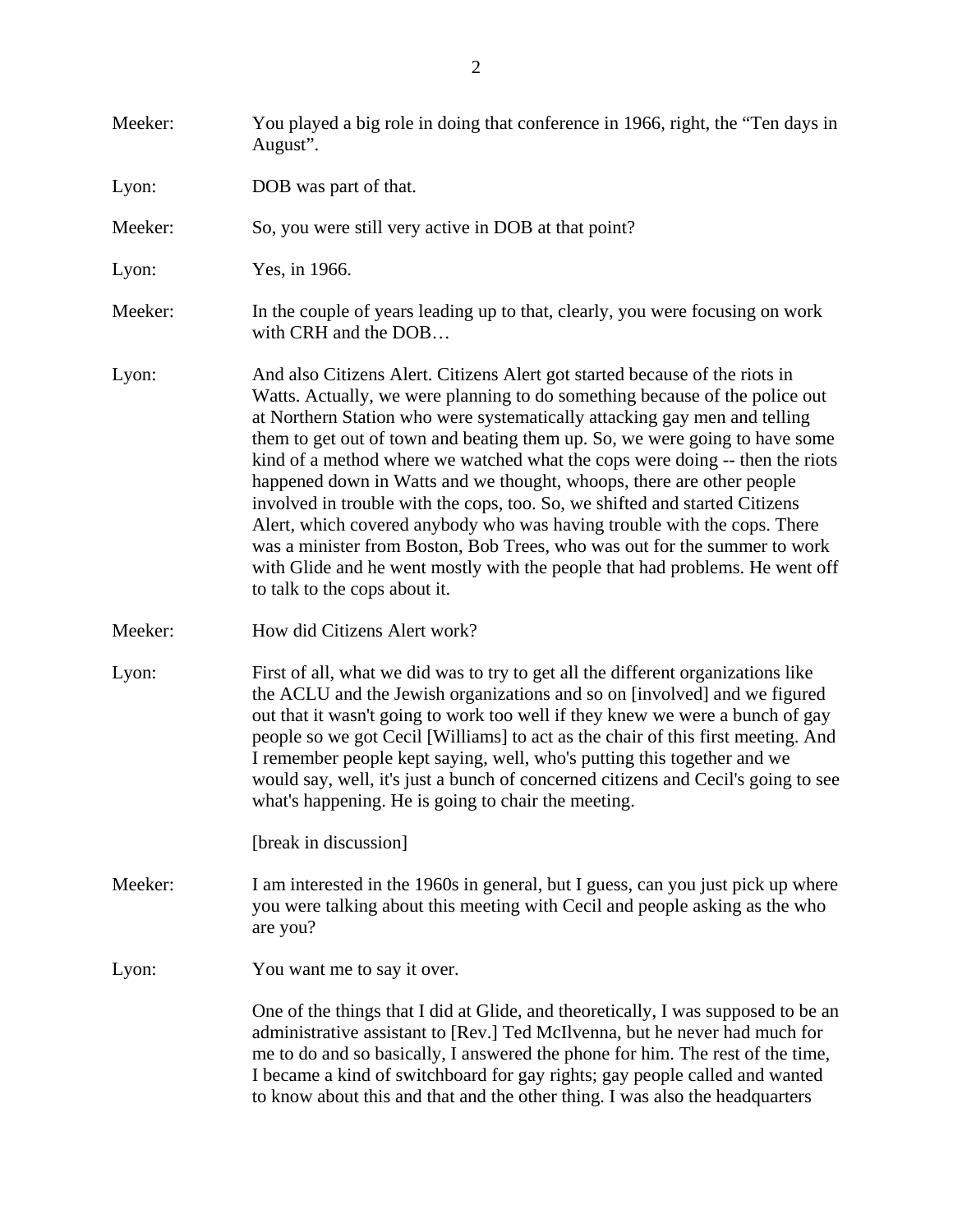then for CRH for awhile. I did all the media announcements, etc. It was kind of neat. Glide paid me and I just worked for the community.

It was a time, also, when I didn't have any problems going on radio or TV as long as they would have me, which wasn't very often. Everybody at Glide knew I was their token lesbian.

What Glide was doing was not the church, not the church at all: it was Glide Urban Center and they started in the 60s because -- at least this is the story I was told -- the tax people, the IRS, came in and said to them, you have got too damn much money. You have got all this money, because they had a lot that Lizzie Glide gave to build the church, and they also built a building next to the church which is still there, which was supposed to be apartments but it wasn't quite tall enough to pay off as apartments, so it became the offices. They also owned the Hotel Californian up the street, so they said, either you start putting that money to work for good causes or we are going to tax it. So, somebody got the bright idea and they started the Glide Urban Center and hired Louis Durham to head it. He eventually hired Don Kuhn, Ted Ilvenna, and Cecil [Williams]. Their whole idea was to explain to other ministers around the country about what happens in an urban setting and how to deal with diversity.

- Meeker: You felt like you were being on display, then, for people to sort of come and prod and poke.
- Lyon: Well, no, they didn't do that. Our offices were on either side of a long hallway and one time, I heard this guy say, I understand you have homosexuals here and I would like to see one! What was so funny about a lot of it was that that a lot of these guys were gay.
- Meeker: What guys?
- Lyon: The ministers that came. B. J. Stiles, who is living out here now; he was the editor of the Methodist magazine, national magazine, *Motive*, and I think he got kicked out of that when he ran a piece that we did on lesbians. "The Realities of Lesbianism," I think it was.
- Meeker: Can we go back, just to finish off what you were talking about Citizens Alert.
- Lyon: As we figured out what we wanted to do, which was to cover anybody that was having trouble with the cops -- and cops were not very friendly in those days, and certainly, we didn't have a very friendly feeling towards them -- and so we decided that we wanted to get more organizations involved and something like the ACLU, etc. But we didn't think they would come to a meeting that was called by a bunch of queers, so we talked Cecil into chairing it. So, when people called to say, "What is this meeting and who's putting it on?" We would say, "Well, it's a bunch of concerned citizens and Reverend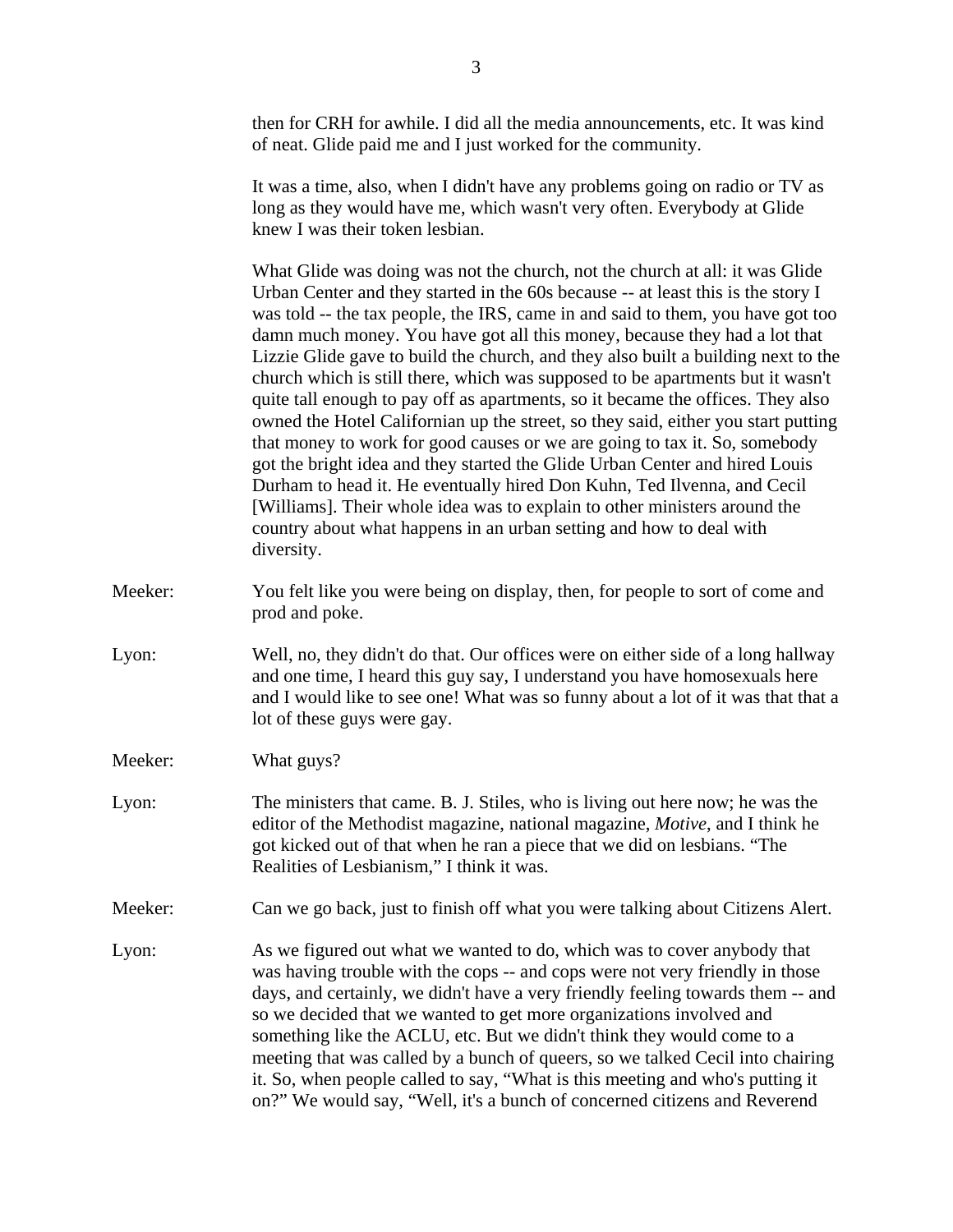|         | Cecil Williams is chairing it." So, that's how it happened. We had this meeting<br>and of course, by that time, people figured out what was going on.                                                                     |
|---------|---------------------------------------------------------------------------------------------------------------------------------------------------------------------------------------------------------------------------|
| Meeker: | How did they respond once they figured out who was putting it on?                                                                                                                                                         |
| Lyon:   | It was OK.                                                                                                                                                                                                                |
| Meeker: | Who came? What kind of people?                                                                                                                                                                                            |
| Lyon:   | There were representatives from the poverty office and from the ACLU. I<br>can't remember who came form the ACLU. It wasn't Bessic(?), and he was a<br>little suspicious.                                                 |
| Meeker: | Did he feel like you were impinging on their territory?                                                                                                                                                                   |
| Lyon:   | No, I don't think so. He just thought it was a little strange that queers were<br>doing these things. There was not a lot of awareness on the part of most<br>people about gay people or any of the various orientations. |
| Meeker: | Were there representatives from the racial and ethnic communities?                                                                                                                                                        |
| Lyon:   | I am sure. I would assume that Youth for Service -- I can't remember his<br>name                                                                                                                                          |
| Meeker: | Orville Luster                                                                                                                                                                                                            |
| Lyon:   | Orville, yeah. I would assume he came because he got really involved in all<br>the organizations like that. Eventually, we made little cards with our phone<br>number on them and passed them out.                        |
| Meeker: | Also, about the same time, the summer of 1964, the HRC, the Human Rights<br>Commission, was established.                                                                                                                  |
| Lyon:   | Really, in 1964?                                                                                                                                                                                                          |
| Meeker: | Yeah. Do you recall, I mean, just being an observer, a reader of the<br>newspapers.                                                                                                                                       |
| Lyon:   | I don't remember, Martin, it getting started. I guess I just sort of felt it was<br>always there.                                                                                                                         |
| Meeker: | Do you recall the protests at the auto dealerships and the Palace Hotel?                                                                                                                                                  |
| Lyon:   | Yes. That was before we got involved in -- that's what HRC came out of,<br>because we read about them in the paper.                                                                                                       |
| Meeker: | Do you remember when HRC first hit your radar screen?                                                                                                                                                                     |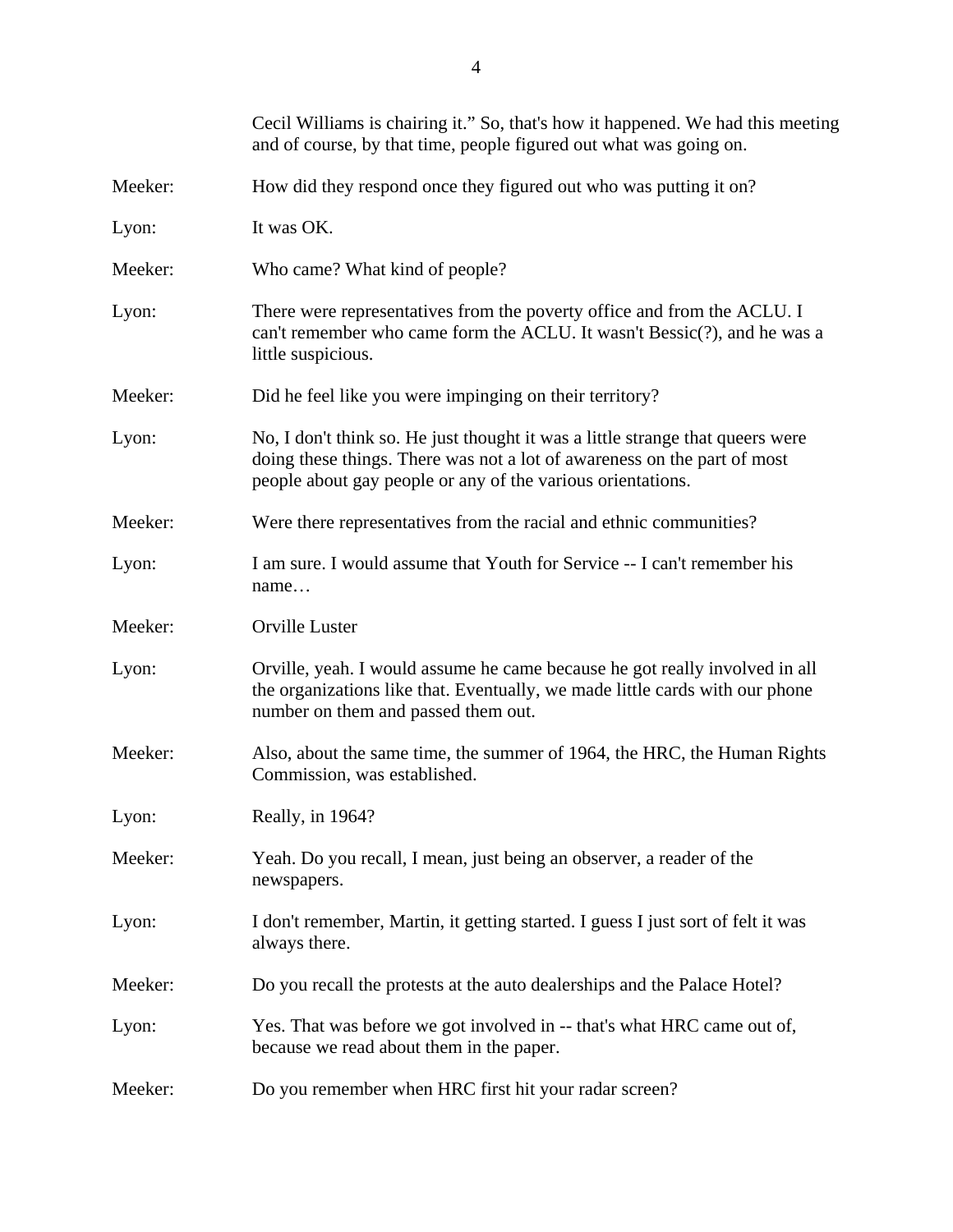| Lyon:   | No. I was trying to remember yesterday who was the ED there in the early<br>days, and I can't, for the life of me, remember.                                                                                                                                                                                                                                                                                                                                                                                                                                                                                                                                                                                                                                                                                                                                                                                                                                                                                                                                                                                                                                                                                                                                             |
|---------|--------------------------------------------------------------------------------------------------------------------------------------------------------------------------------------------------------------------------------------------------------------------------------------------------------------------------------------------------------------------------------------------------------------------------------------------------------------------------------------------------------------------------------------------------------------------------------------------------------------------------------------------------------------------------------------------------------------------------------------------------------------------------------------------------------------------------------------------------------------------------------------------------------------------------------------------------------------------------------------------------------------------------------------------------------------------------------------------------------------------------------------------------------------------------------------------------------------------------------------------------------------------------|
| Meeker: | There were a couple of them. Frank Quinn.                                                                                                                                                                                                                                                                                                                                                                                                                                                                                                                                                                                                                                                                                                                                                                                                                                                                                                                                                                                                                                                                                                                                                                                                                                |
| Lyon:   | Yeah, Frank was there first. He became a really good friend over the years.                                                                                                                                                                                                                                                                                                                                                                                                                                                                                                                                                                                                                                                                                                                                                                                                                                                                                                                                                                                                                                                                                                                                                                                              |
| Meeker: | Has he passed?                                                                                                                                                                                                                                                                                                                                                                                                                                                                                                                                                                                                                                                                                                                                                                                                                                                                                                                                                                                                                                                                                                                                                                                                                                                           |
| Lyon:   | Yeah.                                                                                                                                                                                                                                                                                                                                                                                                                                                                                                                                                                                                                                                                                                                                                                                                                                                                                                                                                                                                                                                                                                                                                                                                                                                                    |
| Meeker: | Whether or not you remember when you first kind of thought about or knew<br>that HRC to exist, I always wondered, you mentioned the California Hall<br>incident in which police basically harassed this fund-raising ball and I know<br>that afterwards, a bunch of ministers got together who were part of CRH                                                                                                                                                                                                                                                                                                                                                                                                                                                                                                                                                                                                                                                                                                                                                                                                                                                                                                                                                          |
| Lyon:   | CRH, yeah, it did exist. The ball was to raise money for CRH.                                                                                                                                                                                                                                                                                                                                                                                                                                                                                                                                                                                                                                                                                                                                                                                                                                                                                                                                                                                                                                                                                                                                                                                                            |
|         | The ministers, the next day, had a press conference at Glide. Del and I were at<br>the ball and taking tickets, actually. Seven of the ministers met the next day<br>and a picture of them was on the Chronicle's front page and that picture went<br>around the world and Ted [McIlvenna] started getting letters from people who<br>said it was the first time that they had ever heard a religious person say<br>anything nice about gay people. But then Ted was bitching because there<br>wasn't enough secretarial help to answer letters. Del said, "Why don't you<br>volunteer to do that?" I wasn't working then, but I said, "Oh, I don't know." So<br>I called about it and I said to Ted, "If you dictate into a Dictaphone or<br>something, I could come down and type up these letters." And he said, "Do<br>you want a job?" And I said, "No!" But he said, "Come down!" So, I went<br>down and I ended up as a part-time worker. I had a typewriter and a table in<br>the corner of his office. That was early in the year of 1965.<br>By the time June [1965] came around, which was apparently the time that they<br>hired people, I had made myself indispensable so they hired me and so I<br>stayed there until we broke off from Glide in the 70s. |
| Meeker: | So, that's the genesis of Citizens Alert                                                                                                                                                                                                                                                                                                                                                                                                                                                                                                                                                                                                                                                                                                                                                                                                                                                                                                                                                                                                                                                                                                                                                                                                                                 |
| Lyon:   | From Glide. CRH came from Glide and the work that Elliot did with the<br>transgenders came form there -- plus the fact that during the Summer of Love,<br>we had all the hippies in the world coming down there.                                                                                                                                                                                                                                                                                                                                                                                                                                                                                                                                                                                                                                                                                                                                                                                                                                                                                                                                                                                                                                                         |
|         | The Urban Center did a two-day event for the hippies and I said to them,<br>"You're nuts. You are going to have far too many people here and they are<br>just going to tear the place apart. You can't do it!" They said, "Oh yes we can.<br>Everything will be just fine" This was Lou Durham.                                                                                                                                                                                                                                                                                                                                                                                                                                                                                                                                                                                                                                                                                                                                                                                                                                                                                                                                                                          |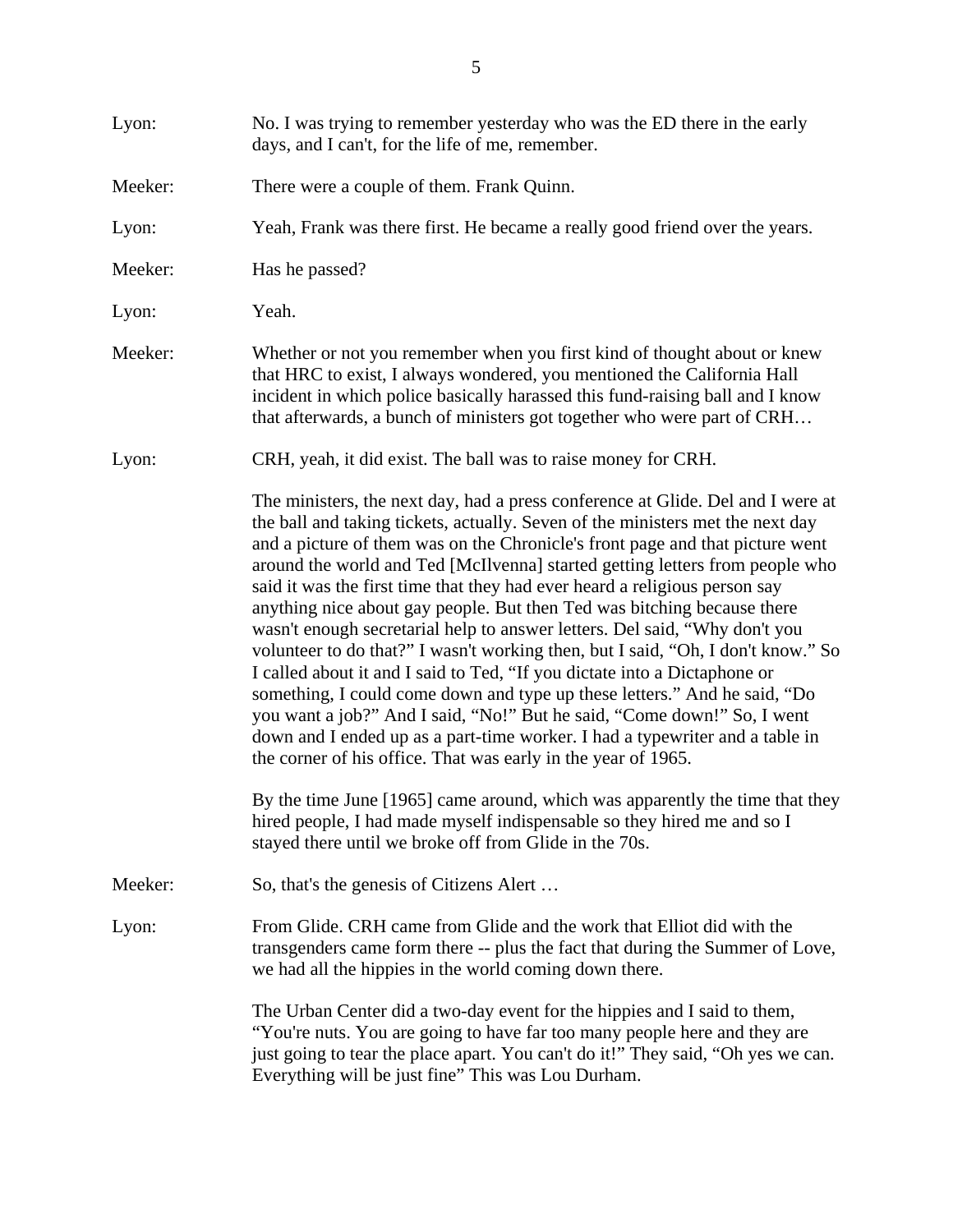|         | The first thing we saw when we went up to the third floor, which is where the<br>church office was, and somebody stopped us and said, wait a minute, you<br>have got to see this, and so we entered the sanctuary from there and there was<br>a naked man lying -- they had a railing around the altar and there is this naked<br>man lying on this. It was a real strange thing.                                                                                                                                                                                                                                                                                                                                    |
|---------|----------------------------------------------------------------------------------------------------------------------------------------------------------------------------------------------------------------------------------------------------------------------------------------------------------------------------------------------------------------------------------------------------------------------------------------------------------------------------------------------------------------------------------------------------------------------------------------------------------------------------------------------------------------------------------------------------------------------|
|         | So, Del and I showed up the afternoon of Saturday and parked the car and<br>went in and up to the church office, and Lou was as white as a sheet. People<br>were fucking in the elevator, they only had one elevator; they were showing<br>dirty pictures down in the dining-room; there were far too many people and<br>the fire marshals had come and said, "You have got to get rid of these<br>people.!" So, they eventually began to get some of them to go away. Whatever<br>radio station it was that everybody listened to in those days started<br>announcing, "Do not go back to Glide on Sunday. The event has been<br>canceled." So, they did survive, but it was just really incredible.                |
| Meeker: | This sounds quite a bit different than when the DOB offices were like five<br>years before, right?                                                                                                                                                                                                                                                                                                                                                                                                                                                                                                                                                                                                                   |
| Lyon:   | Yeah.                                                                                                                                                                                                                                                                                                                                                                                                                                                                                                                                                                                                                                                                                                                |
| Meeker: | In the ten years between the foundation of HRC and the beginning of the Gay<br>Advisory Committee, do you remember any efforts to bring issues of sexual<br>orientation before the HRC?                                                                                                                                                                                                                                                                                                                                                                                                                                                                                                                              |
| Lyon:   | I don't know that we did. I don't know that we thought they could do anything<br>or that we were familiar enough with the HRC. Although I think Del spoke on<br>police issues before the HRC committee on police issues. Also, we were in<br>some ways working with members of the Board of Supervisors to see if we<br>could get a nondiscrimination law passed in the city.                                                                                                                                                                                                                                                                                                                                        |
|         | Things just kind of puddled along and we tried talking to people like the<br>mayor, for instance, who, in those days, was John Shelley, Kevin Shelley's<br>dad, they wouldn't even talk to us. They didn't want to have anything to do<br>with us until the police thing at the ball, and then after the story in the paper,<br>where the ministers said, "The way the city is treating their homosexual<br>citizens is disgusting, and terrible, it's awful." Then I guess they realized they<br>had to do something. So, Shelley told the police chief to appoint someone as a<br>liaison to the gay community, and that's the first notice we ever got that they<br>knew we existed. That was a bit step forward. |
| Meeker: | Can you think of the next step after that, of recognition of the gay/lesbian<br>community by the city?                                                                                                                                                                                                                                                                                                                                                                                                                                                                                                                                                                                                               |
| Lyon:   | Well, we didn't have as much trouble with the cops and Eliot [Blackstone]<br>was there if we needed a permit to have a party or something and he was there<br>to see that we had traffic cops. I think they had one of the first Castro Street                                                                                                                                                                                                                                                                                                                                                                                                                                                                       |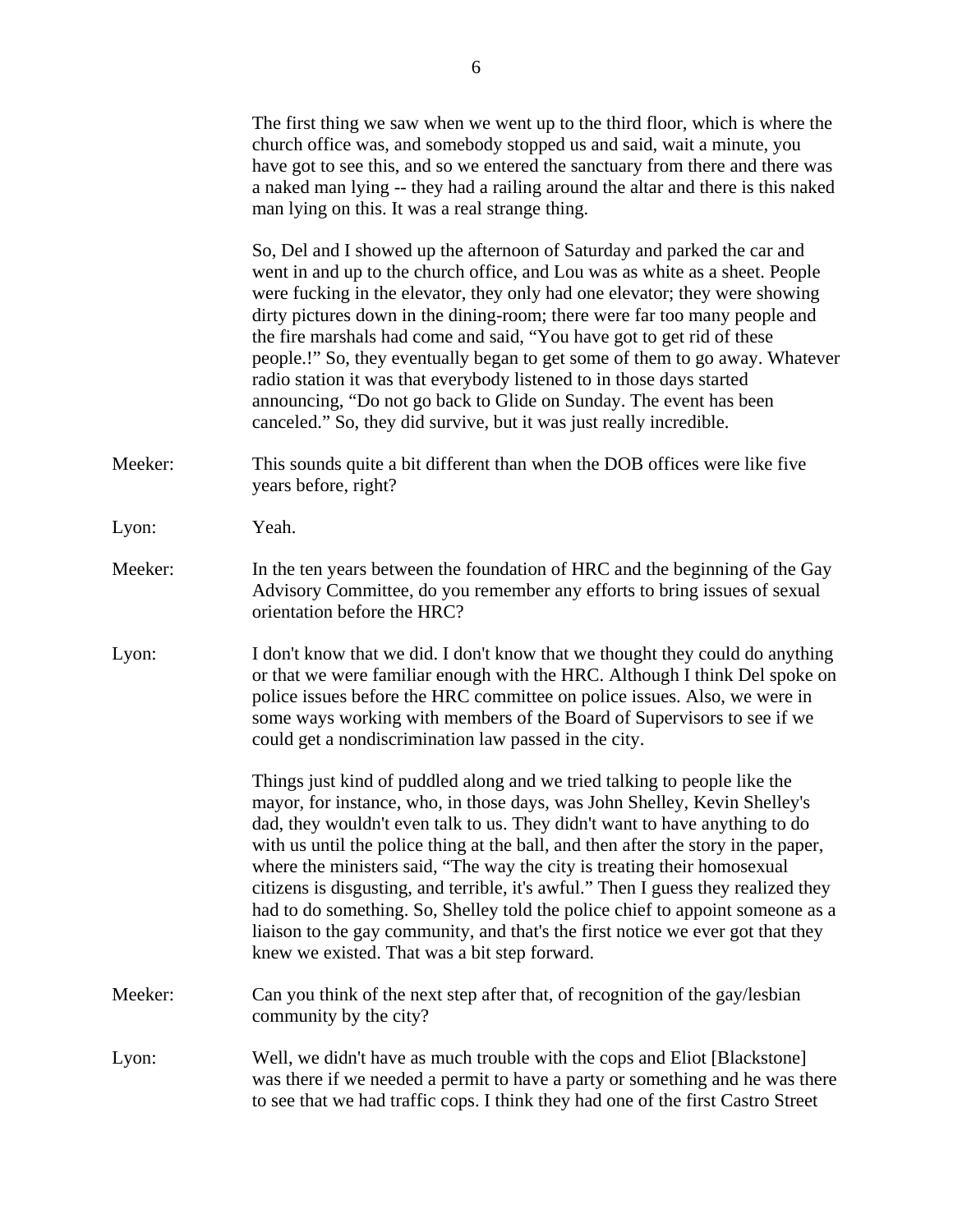|         | fairs, or maybe it was Halloween, and we managed to make sure that although<br>there were cops there in case there was any problem, they weren't in sight so<br>they hid off somewhere but they were close enough they could be called, if<br>needed. So, there was stuff like that.                                                                                                                                                                                                                                                                                                                                                       |
|---------|--------------------------------------------------------------------------------------------------------------------------------------------------------------------------------------------------------------------------------------------------------------------------------------------------------------------------------------------------------------------------------------------------------------------------------------------------------------------------------------------------------------------------------------------------------------------------------------------------------------------------------------------|
|         | We got to know a lot of people. This is a small city and there were a certain<br>number of Democrats and they were always at the same place at the same time<br>and went to all the same events and you got to know people.                                                                                                                                                                                                                                                                                                                                                                                                                |
|         | We knew Phil Burton from when he was still in the Assembly and he and<br>John O'Connell were buddies and they were good leftists. So we asked about<br>getting a law that would stop discrimination against gays/lesbians and their<br>answer to that one was they couldn't do it: We needed to get the church<br>involved. They couldn't do it because -- they were dong a lot of stuff, good<br>stuff, up in Sacramento but as far as they were concerned, they never told their<br>people, their voters, about what they were doing. If they had, they wouldn't be<br>up there anymore so they wouldn't' be able to do anything for us. |
|         | When I say we, I mean Del and I, brought up the issue with Phil, but there<br>were a lot of us that were doing this, trying to see what we could get out of<br>people.                                                                                                                                                                                                                                                                                                                                                                                                                                                                     |
| Meeker: | I wonder how the idea of including sexual orientation in antidiscrimination<br>statutes came about? Were you aware of                                                                                                                                                                                                                                                                                                                                                                                                                                                                                                                      |
| Lyon:   | Somebody must have been aware. Maybe some of the lawyers. We had Rick<br>Stokes and David Clayton and Herb [Donaldson] and Evander Smith, all of<br>whom are involved in the movement.                                                                                                                                                                                                                                                                                                                                                                                                                                                     |
| Meeker: | Was there discussion about sexual orientation or gay/lesbian kind of being<br>analogous to blacks or Hispanics or something along those lines?                                                                                                                                                                                                                                                                                                                                                                                                                                                                                             |
| Lyon:   | I don't think so [sotto voce].                                                                                                                                                                                                                                                                                                                                                                                                                                                                                                                                                                                                             |
| Meeker: | Was there discussion about sexual orientation or gay/lesbian kind of being<br>analogous to blacks or Hispanics or something along those lines?                                                                                                                                                                                                                                                                                                                                                                                                                                                                                             |
| Lyon:   | There was. We did finally come up with that. For a long time, nobody thought<br>of us as a minority group.                                                                                                                                                                                                                                                                                                                                                                                                                                                                                                                                 |
| Meeker: | Do you remember in what context that discussion started to happen?                                                                                                                                                                                                                                                                                                                                                                                                                                                                                                                                                                         |
| Lyon:   | No, but it must have been among a few people and it must have had<br>something to do with CRH or with Citizens Alert or DOB, or SIR [Society for<br>Individual Rights], when it got started.                                                                                                                                                                                                                                                                                                                                                                                                                                               |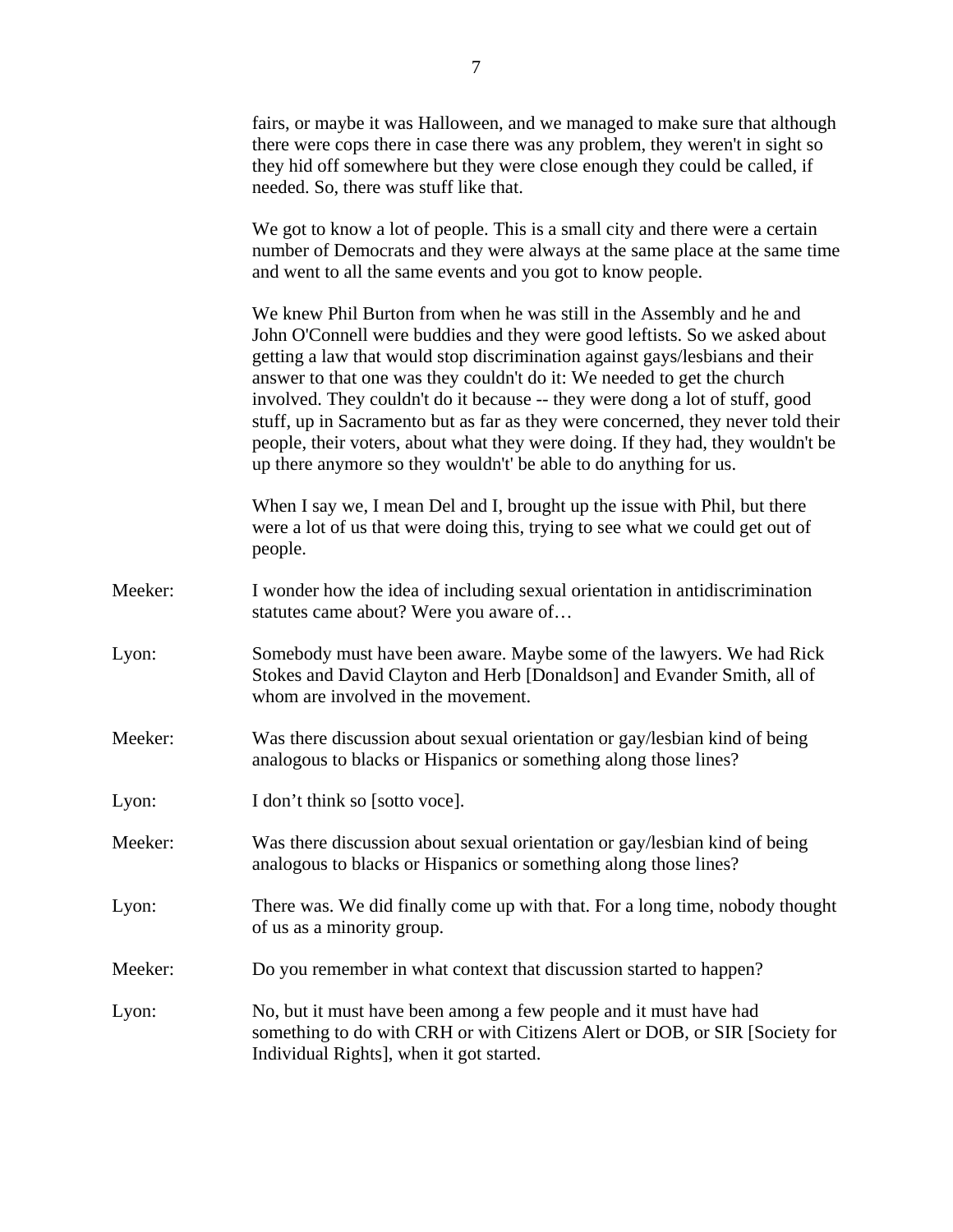There was this interesting little clash between the women and the men because we were all so different. There was a lot of sexism and still is. Some of the guys at SIR were really good. Bill Plath, and his partner Dick, and Larry [Littlejohn?] and Allan, and we had a lot of good friends among the men.

## (background instructions)

| Meeker: | Do you remember the men and the women in the movement thinking about<br>the concept of minority in a different way?                                                                                                                                                                                                                                                                                                                                                                                                                                                                          |
|---------|----------------------------------------------------------------------------------------------------------------------------------------------------------------------------------------------------------------------------------------------------------------------------------------------------------------------------------------------------------------------------------------------------------------------------------------------------------------------------------------------------------------------------------------------------------------------------------------------|
| Lyon:   | No, I don't. I think that we all knew what we knew when we said we were a<br>minority group. Not everybody agreed with us. I remember early on, when we<br>didn't know too many gay men, finding this guy who was this awful racist and<br>wondering how in the world you could be a racist like that when you were<br>part of a misunderstood minority yourself? But there was a lot of that, and I'm<br>sure it still exists too.                                                                                                                                                          |
| Meeker: | I wonder, at the time, how you might have defined minority?                                                                                                                                                                                                                                                                                                                                                                                                                                                                                                                                  |
| Lyon:   | I don't think we ever did. I think the term was being used and we just added<br>on to it and maybe this is another minority group that is being discriminated<br>against.                                                                                                                                                                                                                                                                                                                                                                                                                    |
| Meeker: | So, discrimination was probably at the core of what it meant to be a minority.                                                                                                                                                                                                                                                                                                                                                                                                                                                                                                               |
| Lyon:   | Because people were still getting fired from their jobs and so on. Yes.                                                                                                                                                                                                                                                                                                                                                                                                                                                                                                                      |
| Meeker: | Well, let's then go up to 1975.                                                                                                                                                                                                                                                                                                                                                                                                                                                                                                                                                              |
| Lyon:   | Is that when the advisory committee                                                                                                                                                                                                                                                                                                                                                                                                                                                                                                                                                          |
| Meeker: | That is when I guess the resolution was passed in June 1975, and the very first<br>meeting of the Gay Advisory Committee to the HRC happened in October of<br>1975.                                                                                                                                                                                                                                                                                                                                                                                                                          |
| Lyon:   | Yeah. There were three members.                                                                                                                                                                                                                                                                                                                                                                                                                                                                                                                                                              |
| Meeker: | There were three members.                                                                                                                                                                                                                                                                                                                                                                                                                                                                                                                                                                    |
| Lyon:   | From the very beginning a member of the commission was named chair of the<br>committee and we were appalled, the three of us, because we thought it was<br>going to be our committee. (laughter) What was he doing? I can't even<br>remember who it was, but it was a person who was -- it was a guy -- and he<br>was certainly liberal and he wanted to understand and he wasn't going to<br>waffle. But it's always been that way. A commissioner chairs the committee,<br>all committees, some commissioner does that. And I think at that time they<br>had 15 members on the commission. |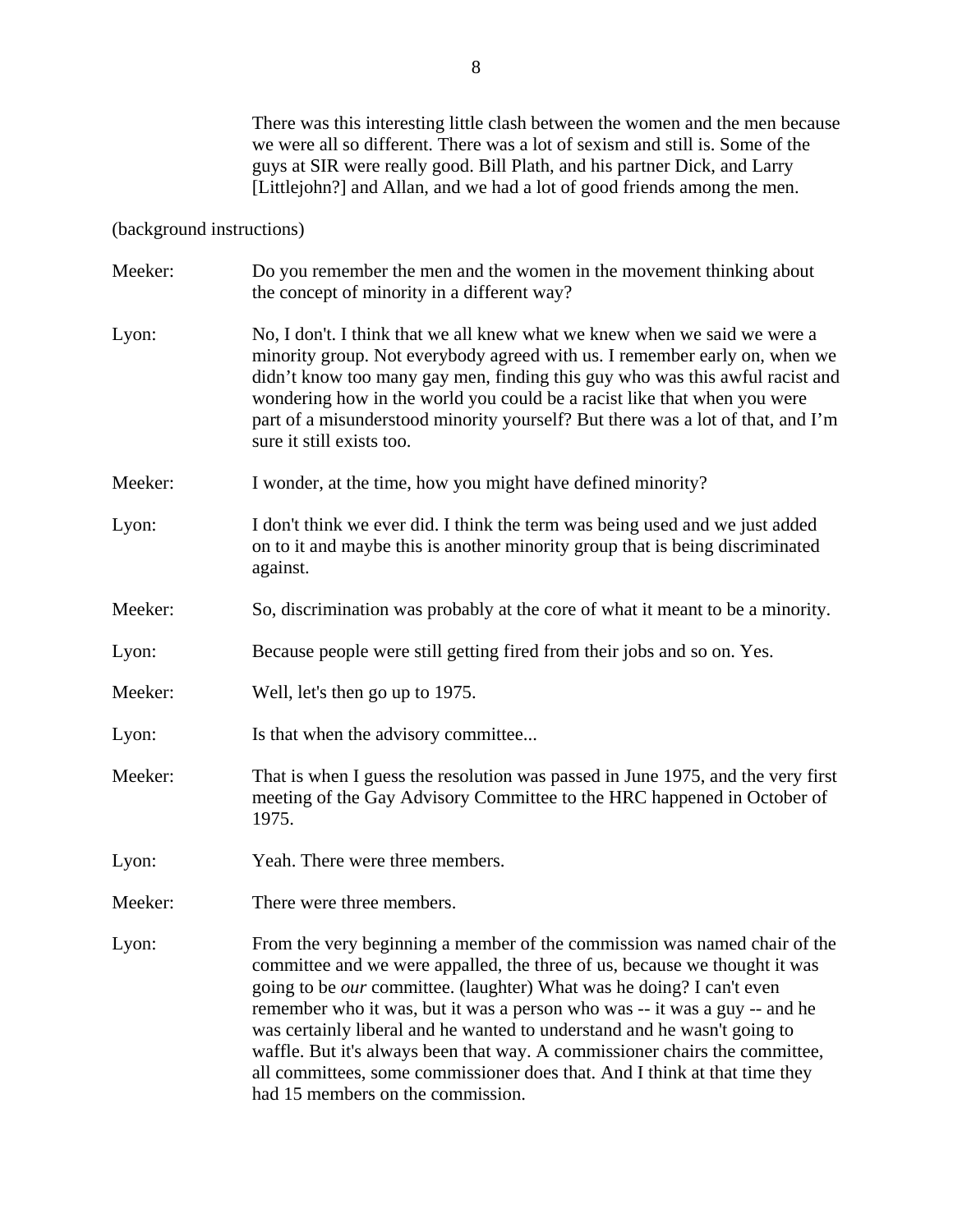| Meeker: | So until you were appointed a commissioner the following year, this other<br>commissioner who had chaired the committee was Eduardo Sandoval?                                                                                                                                                                                                                                                                                                                                                                                                                                                                                                                                                                                                                                                                                                                                                                                                                                             |
|---------|-------------------------------------------------------------------------------------------------------------------------------------------------------------------------------------------------------------------------------------------------------------------------------------------------------------------------------------------------------------------------------------------------------------------------------------------------------------------------------------------------------------------------------------------------------------------------------------------------------------------------------------------------------------------------------------------------------------------------------------------------------------------------------------------------------------------------------------------------------------------------------------------------------------------------------------------------------------------------------------------|
| Lyon:   | It could have been Eduardo, yeah, I think it was.                                                                                                                                                                                                                                                                                                                                                                                                                                                                                                                                                                                                                                                                                                                                                                                                                                                                                                                                         |
| Meeker: | What do you remember about him?                                                                                                                                                                                                                                                                                                                                                                                                                                                                                                                                                                                                                                                                                                                                                                                                                                                                                                                                                           |
| Lyon:   | He was a really nice guy. He understood. Well because he came from a<br>minority group too.                                                                                                                                                                                                                                                                                                                                                                                                                                                                                                                                                                                                                                                                                                                                                                                                                                                                                               |
| Meeker: | Did he represent any other groups that you could recall? Was he representing<br>a religious group or a labor group also? Or was he primarily there to represent<br>the Latino Community?                                                                                                                                                                                                                                                                                                                                                                                                                                                                                                                                                                                                                                                                                                                                                                                                  |
| Lyon:   | Gee, I don't know. Probably the Latino Community.                                                                                                                                                                                                                                                                                                                                                                                                                                                                                                                                                                                                                                                                                                                                                                                                                                                                                                                                         |
| Meeker: | OK.                                                                                                                                                                                                                                                                                                                                                                                                                                                                                                                                                                                                                                                                                                                                                                                                                                                                                                                                                                                       |
| Lyon:   | The HRC itself, over the years has been a place where mayors could pay off<br>supporters by putting them on the commission. And we had a lot of trouble at<br>times getting quorums because we had commissioners who didn't really give a<br>damn about what the commission was doing. They just wanted to be called<br>"the honorable so and so." And actually towards the end, Esta Soler and I<br>managed to get the supervisors to cut the number of commissioners from 15.<br>We wanted seven, and I think it was Dick Hongisto who wasn't going to go<br>that far, but they did change it to 11.                                                                                                                                                                                                                                                                                                                                                                                    |
| Meeker: | Why did you want to change it from 15 to 11?                                                                                                                                                                                                                                                                                                                                                                                                                                                                                                                                                                                                                                                                                                                                                                                                                                                                                                                                              |
| Lyon:   | Because we couldn't get a quorum. The way the commission worked then --<br>they've made a lot of changes now -- if you had a complaint and you wanted<br>to find out, you held a hearing. For the hearings, you had to have X number of<br>commissioners on the panel and we did some late at night so that everybody<br>could get there and I remember one series of hearings when I was chair that<br>we were down in the basement of City Hall at night. We also had some old<br>guys on the committee, Joe -- good Chinese Chef -- and a black guy who was<br>older. During that set of hearings, Joe would sleep through them, and Chester<br>died afterwards. I swore that was what killed him. That was why we decided<br>that we needed to make some changes and eventually it came about that what<br>we did was we just picked one person. For instance, it was Enola Maxwell<br>who held the hearing with Pacific Bell for not listing gay organizations in the<br>phone book. |
| Meeker: | Were these hearings, were they committee hearings? Were they held at<br>committee or commission?                                                                                                                                                                                                                                                                                                                                                                                                                                                                                                                                                                                                                                                                                                                                                                                                                                                                                          |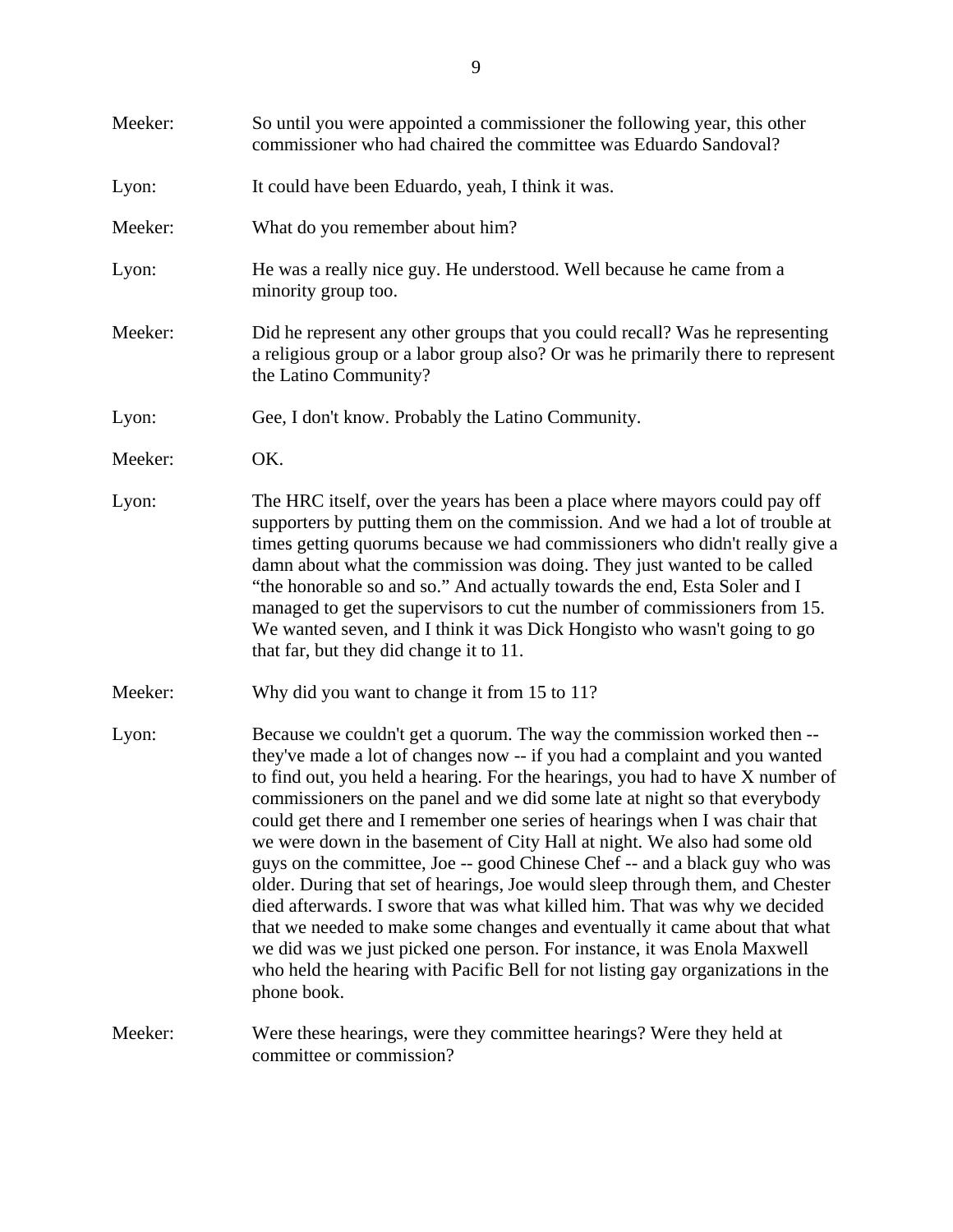| Lyon:   | They were commission hearings. They were pseudo legal trials in essence.<br>(laughter)                                                                                                                                                    |
|---------|-------------------------------------------------------------------------------------------------------------------------------------------------------------------------------------------------------------------------------------------|
| Meeker: | Well, you had the power to subpoena, correct?                                                                                                                                                                                             |
| Lyon:   | Yes, we always had a member of the city's attorney's office there to keep us<br>on the straight and narrow as it were.                                                                                                                    |
| Meeker: | OK. Let's go back to the formation of the Gay Advisory Committee.                                                                                                                                                                         |
| Lyon:   | I forgot who pushed that, do you recall?                                                                                                                                                                                                  |
| Meeker: | No. I mean, a lot of these things are not recorded. (pause; interrupted by<br>phone) How did the Gay Advisory Committee come about?                                                                                                       |
| Lyon:   | I don't remember. Somebody pushed it. Somebody got the bright idea and<br>somebody asked a supervisor, or maybe it was a supervisor. That was before<br>we had gay supervisors.                                                           |
| Meeker: | I guess what I was saying is that some of these things are not communicated<br>so well in the meeting minutes. And hopefully through the memories in<br>interviews, you get to some of these issues.                                      |
| Lyon:   | Have you talked to Larry Brinkin down at HRC?                                                                                                                                                                                             |
| Meeker: | Yeah, actually I've met with him several times. He didn't really come on the<br>commission as a staff member until the 1980's.                                                                                                            |
| Lyon:   | Yeah, I knew that, but I figured he might know. The other person you might<br>want to talk to is Grant Mickins.                                                                                                                           |
| Meeker: | Yeah. He's on my short list, because I know that he was around at this point in<br>time. Yeah, he's definitely somebody that I want to. And there's probably a<br>couple of commissioners, and maybe at some point you can suggest a few. |
| Lyon:   | Golly, Sister Giles? Is still around I think.                                                                                                                                                                                             |
| Meeker: | She is. She was on in the 1960's as well.                                                                                                                                                                                                 |
| Lyon:   | Yeah. I think she's still alive and I haven't seen her in a long time, but we don't<br>go out a lot as we used to, to various things, so we don't see people. I haven't<br>seen Grant for awhile and I'm wondering how he is too.         |
| Meeker: | Well, supposedly they're going to have a $40th$ anniversary celebration.                                                                                                                                                                  |
| Lyon:   | Oh, really?                                                                                                                                                                                                                               |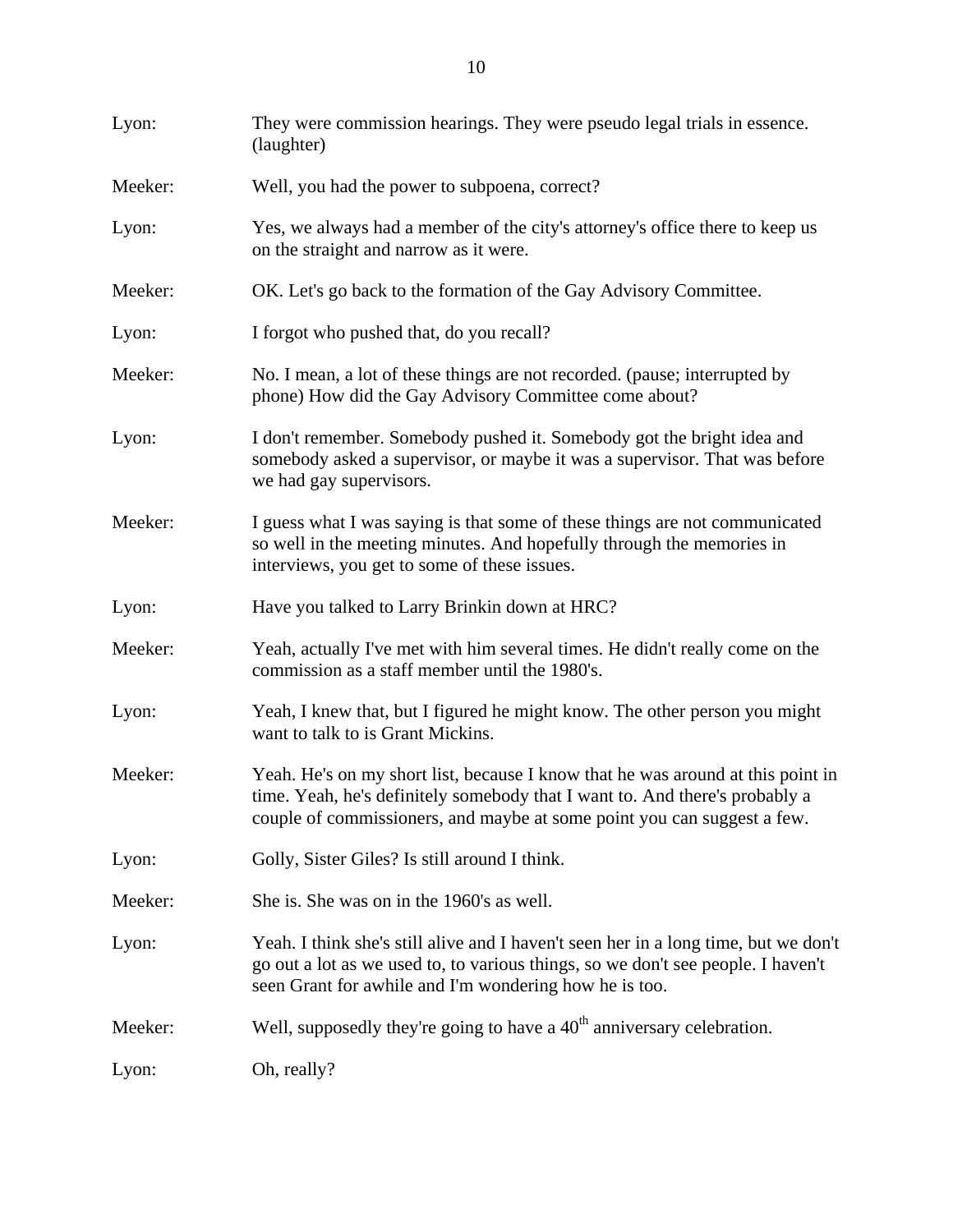| Meeker: | A year late I guess.                                                                                                                                                                                                                                                                                                                               |
|---------|----------------------------------------------------------------------------------------------------------------------------------------------------------------------------------------------------------------------------------------------------------------------------------------------------------------------------------------------------|
| Lyon:   | (laughter)                                                                                                                                                                                                                                                                                                                                         |
| Meeker: | Now that I remember, there was a resolution by supervisors, I believe<br>[Quentin] Kopp and John Molinari considering expanding the number on the<br>commissioners to 16, of which there would be an officially designated<br>member who was a representative or associated with the homophile<br>community. And they even use the term homophile. |
| Lyon:   | Kopp?                                                                                                                                                                                                                                                                                                                                              |
| Meeker: | Yeah, which seemed strange to me, because I never really imagined him as a<br>friend of the gay community.                                                                                                                                                                                                                                         |
| Lyon:   | He wasn't.                                                                                                                                                                                                                                                                                                                                         |
| Meeker: | Yeah.                                                                                                                                                                                                                                                                                                                                              |
| Lyon:   | That's interesting.                                                                                                                                                                                                                                                                                                                                |
| Meeker: | But then through that, I guess the compromise was instead of getting the board<br>of supervisors to approve a $16th$ gay commissioner, they were going to<br>establish the Gay Advisory Committee. I'm wondering if you know any of the<br>back story about how your name got in. Did you apply for it? Were you<br>nominated?                     |
| Lyon:   | I don't think so. Well, theoretically, the commission itself could have started<br>the Gay Advisory Committee, they didn't need the Supers to do it or anything.<br>They could have decided how many people and who and so on. I don't know. I<br>certainly was no friend of Kopp's, but we were on good terms with Molanari<br>and Hongisto.      |
| Meeker: | Did you know any of the commissioners when you were appointed to the Gay<br><b>Advisory Committee?</b>                                                                                                                                                                                                                                             |
| Lyon:   | I don't know. I may have. If Enola was on, Enola Maxwell, if she was on then,<br>I would have known her.                                                                                                                                                                                                                                           |
| Meeker: | Where would you have known her?                                                                                                                                                                                                                                                                                                                    |
| Lyon:   | From politics.                                                                                                                                                                                                                                                                                                                                     |
| Meeker: | From politics, in what way? From working with the Citizen's Alert? Or<br>Democratic politics?                                                                                                                                                                                                                                                      |
| Lyon:   | Democratic politics.                                                                                                                                                                                                                                                                                                                               |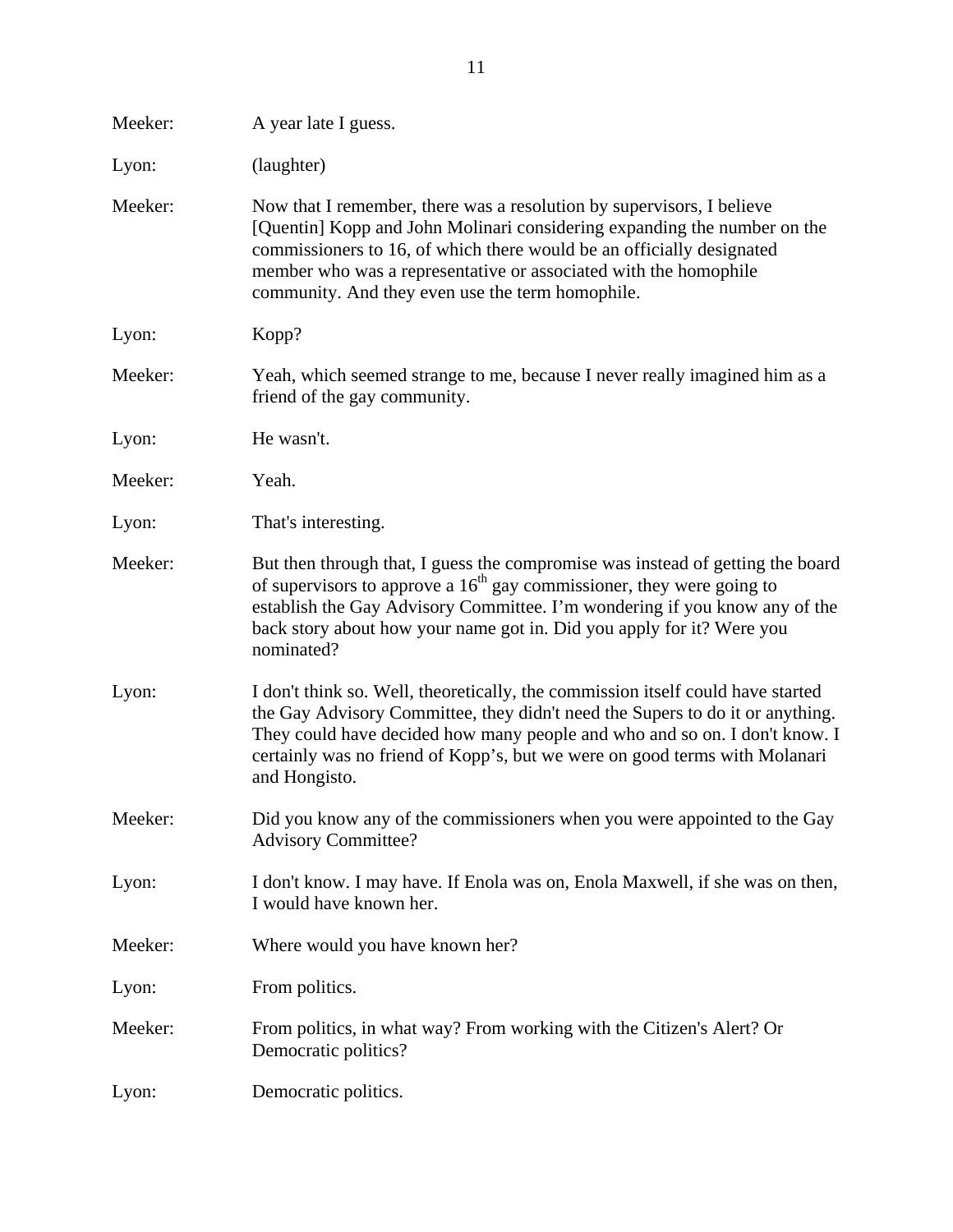| Meeker: | What was your involvement with Democratic politics at this point in time?                                                                                                                                                                                                                                                                                                                                                                                                                                                                                                                                                                                                                                                                                                                                                                                                                                                                                                                                                       |
|---------|---------------------------------------------------------------------------------------------------------------------------------------------------------------------------------------------------------------------------------------------------------------------------------------------------------------------------------------------------------------------------------------------------------------------------------------------------------------------------------------------------------------------------------------------------------------------------------------------------------------------------------------------------------------------------------------------------------------------------------------------------------------------------------------------------------------------------------------------------------------------------------------------------------------------------------------------------------------------------------------------------------------------------------|
| Lyon:   | Well, we were two of the founders of Alice [B. Toklas Democratic Club], and<br>we've always been Democrats. So we got involved early on with the<br>Democratic Party, even before we found any lesbians to get to be friends with,<br>we worked on Adlai Stevenson's campaign here.                                                                                                                                                                                                                                                                                                                                                                                                                                                                                                                                                                                                                                                                                                                                             |
| Meeker: | OK. When was Alice founded?                                                                                                                                                                                                                                                                                                                                                                                                                                                                                                                                                                                                                                                                                                                                                                                                                                                                                                                                                                                                     |
| Lyon:   | 72.                                                                                                                                                                                                                                                                                                                                                                                                                                                                                                                                                                                                                                                                                                                                                                                                                                                                                                                                                                                                                             |
| Meeker: | So you would have been involved in that organization for three or so years<br>before you were appointed to the Gay Advisory Committee.                                                                                                                                                                                                                                                                                                                                                                                                                                                                                                                                                                                                                                                                                                                                                                                                                                                                                          |
| Lyon:   | Yeah. By that time also, a lot had changed in the way people saw us. DOB<br>had two major conventions here, one in '60, one in '66. And the Mattachine<br>Society had been working busily, pretending not to be a queer organization,<br>just being interested in the issues that homosexuals faced. In fact, when we<br>had our first DOB Convention here, it was at the Whitcomb Hotel, which is<br>now the Ramada Inn on Market Street. And we advertised it as the first<br>Lesbian Convention and Mattachine got really upset; Hal Call got really upset<br>and wrote us a letter and said, "If you're going to call it a lesbian convention,<br>we're not going to come!" (laughter) It wasn't that they weren't lesbians, it was<br>because they didn't want to come to something that was listed as being a<br>homosexual convention. So our chapter president here, Jaye Bell, wrote him a<br>letter back said, "Well, I think if your members dress correctly, they wouldn't<br>be mistaken for lesbians." (laughter) |
| Meeker: | (laughter)                                                                                                                                                                                                                                                                                                                                                                                                                                                                                                                                                                                                                                                                                                                                                                                                                                                                                                                                                                                                                      |
| Lyon:   | And hardly any of the Mattachine came. But we had more people at our<br>convention than had ever come together for a gay non-party event. 200,<br>something like that.                                                                                                                                                                                                                                                                                                                                                                                                                                                                                                                                                                                                                                                                                                                                                                                                                                                          |
| Meeker: | Was this the '66 one?                                                                                                                                                                                                                                                                                                                                                                                                                                                                                                                                                                                                                                                                                                                                                                                                                                                                                                                                                                                                           |
| Lyon:   | '60. And that's -- Frank Beach, from UC-Berkeley, he's the one that<br>discovered, I think, that there were lesbian seagulls and other animals. He was<br>very well known. He wrote a book, whose name escapes me totally, on<br>animals and their sexuality. In the book, he indicated that there were a lot of<br>homosexual activity with animals. Not people with animals, but animals with<br>animals.                                                                                                                                                                                                                                                                                                                                                                                                                                                                                                                                                                                                                     |
| Meeker: | (laughter)                                                                                                                                                                                                                                                                                                                                                                                                                                                                                                                                                                                                                                                                                                                                                                                                                                                                                                                                                                                                                      |
| Lyon:   | And we got him to come on one of the panels. We had a lot of trouble getting<br>women onto the panels, because they were afraid that they'd be seen as                                                                                                                                                                                                                                                                                                                                                                                                                                                                                                                                                                                                                                                                                                                                                                                                                                                                          |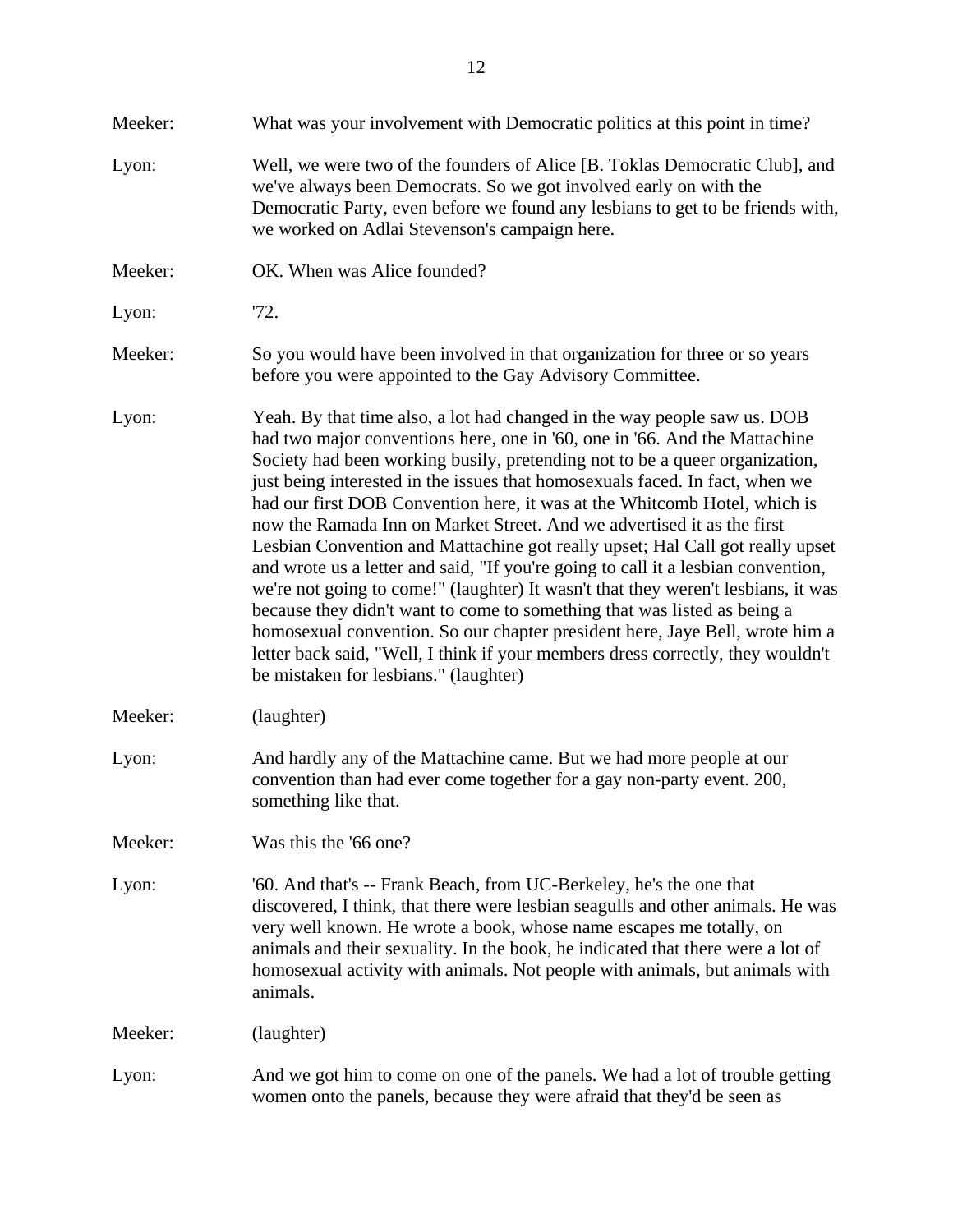lesbians, but we didn't have any trouble getting men to come because they knew that they wouldn't be. So he came, and he came with another man and he stayed for the entire program. We had a lunch and we had a dinner banquet. And it was years later that we discovered who that other guy was, he was with the CIA. Meeker: Really? Lyon: Or he was sent by the CIA. But what his job was, was to figure out how lesbians were different from other women. Of course they couldn't, because they weren't. One time -- this all came out much later -- but the CIA rented a house over in Marin County, and they were going to have a big party for gays and lesbians, and they were going to spray LSD in the air and see how it affected them. It turned out that it was such a hot day that they had to have all the windows and doors open, so spraying it didn't do any good. So they wasted all of that time and money and so on. Meeker: So they actually hosted this party? Lyon: Yeah. They did a bunch of stuff like that. Trying to see how we were different. Meeker: (laughter) Lyon: OK, we're going far a field, aren't we? I have a tendency to do that. (laughter) Meeker: I'm wondering maybe if you could talk about the relationship between the Gay Advisory Committee and the larger Human Rights Commission. The extent to which the commissioners valued the input, and the ways in which that the Committee tried to influence the thinking of the commission. Lyon: Well, I was on it for just this one year and then Pat Norman took my place and I went on to the commission, thanks to George [Moscone]. Although, I have to say, what I really wanted to be on was the Police Commission. But Jo Daly was working with the group that was making suggestions to George about who should be on what, and she also wanted to be on the police commission. So I think she threw me over into the HRC. Later Diane appointed her as the first gay person to the Police Commission. But anyway, after I became a commissioner, then I became a chair of the Gay Advisory Committee. But I don't remember too much about what we did, which seems -- well, it was a long time ago. There must be something in the minutes. I don't know that we did a lot. We did hold some hearings I know, where people talked about how they were discriminated against, and we put out a little booklet. Somewhere there should be copies of those, just like the same hearing that Larry [Brinkin] and the others did on old lesbians and gays a couple years ago I guess. I was trying to think of members of the commission that would have been frowning about lesbians and stuff like that, and the only person I can think of that made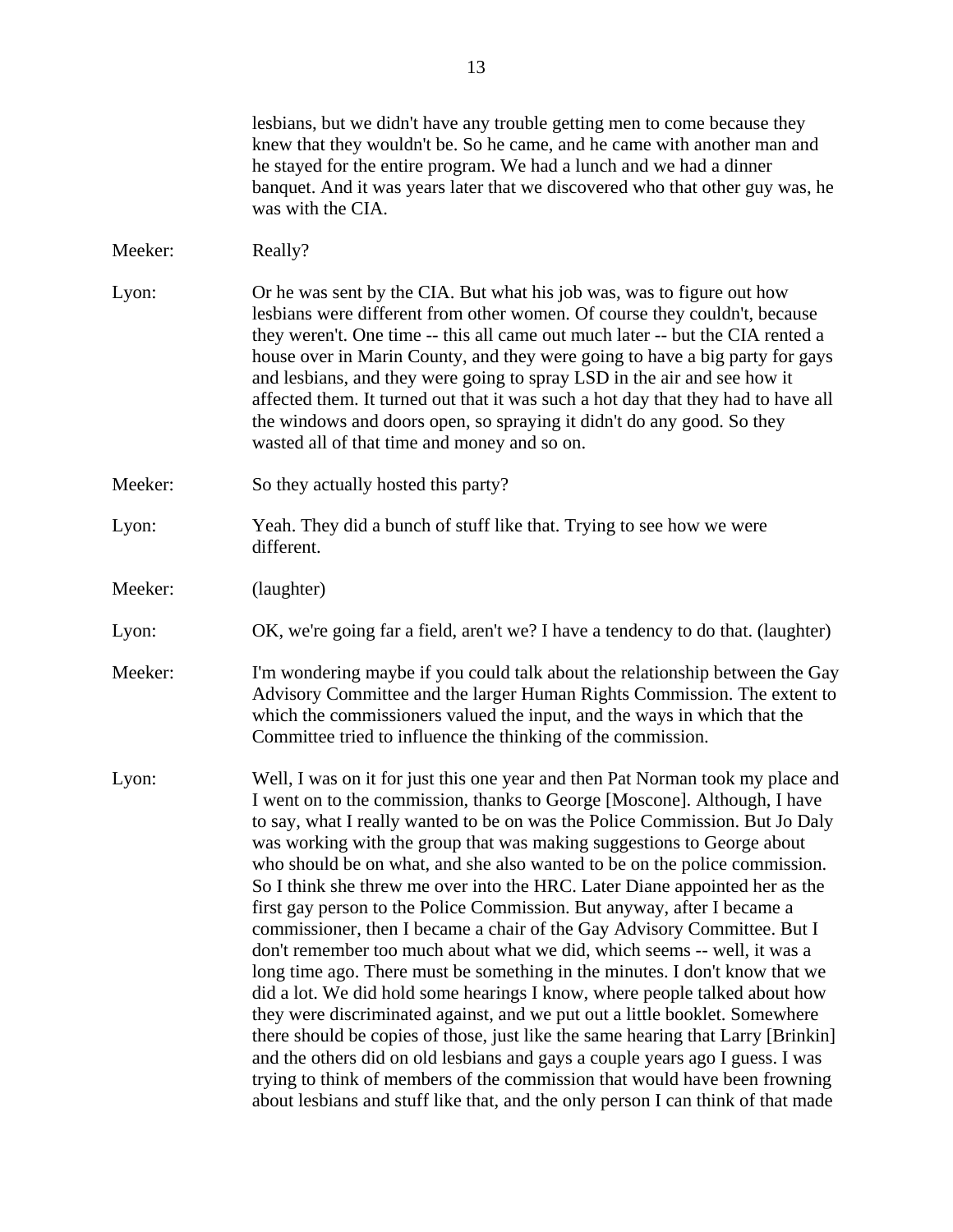|         | a fuss occasionally, was Rabbi Weiner, who was Diane's Rabbi. It rubbed him<br>the wrong way. He didn't think we needed all of this attention. But a really big<br>help was -- my thing on names is getting worse and worse. (laughter) |
|---------|-----------------------------------------------------------------------------------------------------------------------------------------------------------------------------------------------------------------------------------------|
| Meeker: | Maybe just describe the person.                                                                                                                                                                                                         |
| Lyon:   | Japanese American. Yamagu -- Yama -- a dear friend. I've got his picture in<br>one of my albums. (laughter)                                                                                                                             |
| Meeker: | How did he help?                                                                                                                                                                                                                        |
| Lyon:   | He was always supportive. He was always supportive.                                                                                                                                                                                     |
| Meeker: | And what did that mean, to be supportive?                                                                                                                                                                                               |
| Lyon:   | Well, he voted for whatever we were doing. He agreed with me if I said<br>something or other. The same was true of Enola Maxwell --                                                                                                     |
| Meeker: | OK.                                                                                                                                                                                                                                     |
| Lyon:   | -- who became a really good friend.                                                                                                                                                                                                     |
| Meeker: | Is she African-American?                                                                                                                                                                                                                |
| Lyon:   | Yeah. She's Sophie Maxwell's mom. She died real suddenly, maybe six<br>months ago or so.                                                                                                                                                |
| Meeker: | Oh, OK. And what part of town was she from? Do you recall?                                                                                                                                                                              |
| Lyon:   | Enola?                                                                                                                                                                                                                                  |
| Meeker: | Yeah.                                                                                                                                                                                                                                   |
| Lyon:   | Well, they were -- not Bayview, but African Americans were always from<br>Bayview whether they lived there or not. She was down in Bernal Heights, I<br>think, more.                                                                    |
| Meeker: | What do you mean by that, that they were always from Bayview, whether they<br>lived there or not?                                                                                                                                       |
| Lyon:   | Well, because that's where all of the African-Americans lived. And I think<br>they felt a community, whether they were living in there or not, in those days.                                                                           |
| Meeker: | So that's, whether they resided there, that's where they identified as being<br>from, because that's where the community was located.                                                                                                   |
| Lyon:   | Well, that's where most of it was. Because a lot of it was in the Western<br>Addition. But then, way back in the 1950s, the redevelopment commission                                                                                    |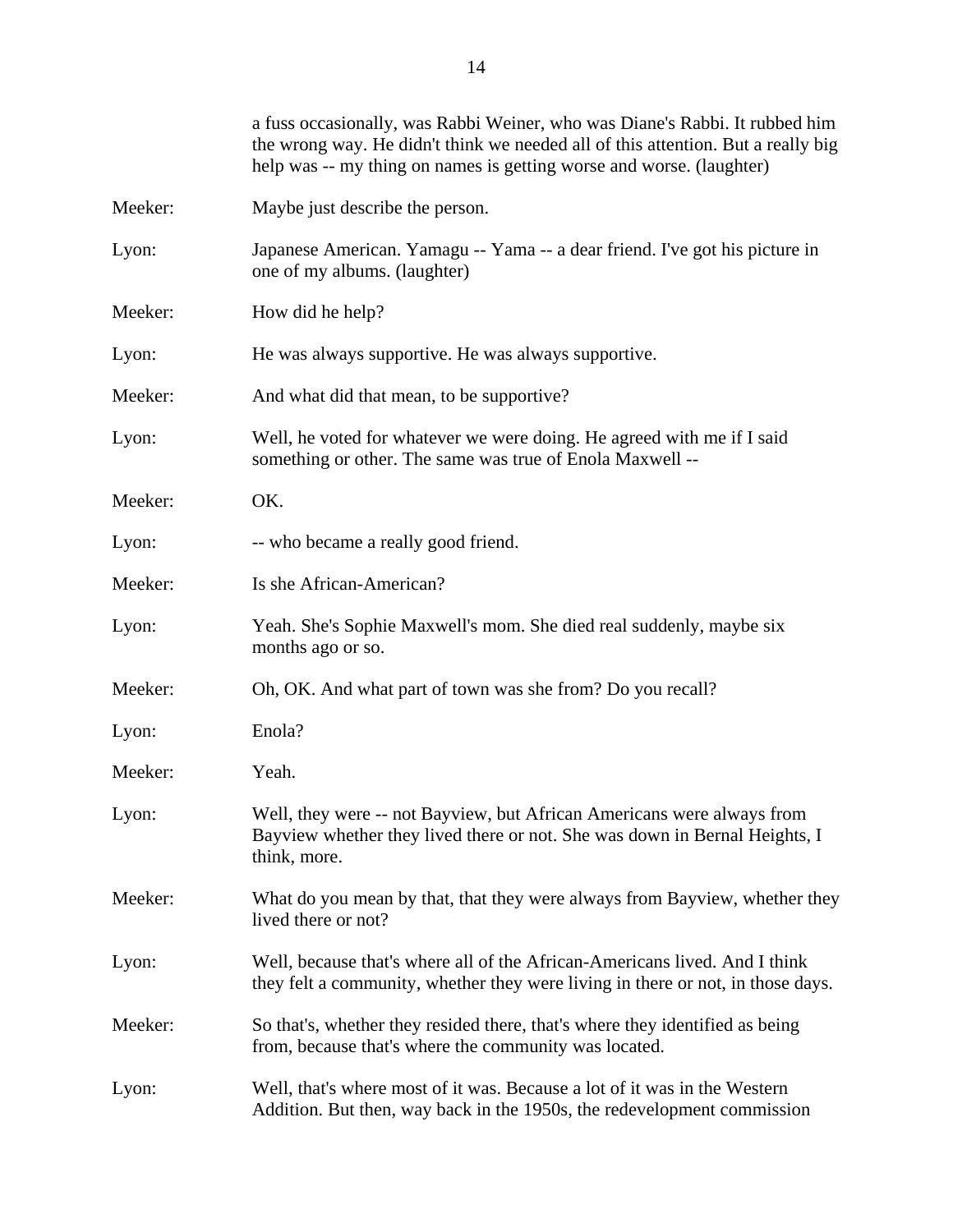|         | wiped out the Western Addition, literally. Just tore everything down. And they<br>were going to redevelop it.                                                                                                                                                                                                                                                |
|---------|--------------------------------------------------------------------------------------------------------------------------------------------------------------------------------------------------------------------------------------------------------------------------------------------------------------------------------------------------------------|
| Meeker: | And so, I'm wondering if you can just describe your relationship with Enola<br>Maxwell, the kind of issues you worked on together, perhaps. I mean, it<br>sounds like she was a support to you, how were you a supporter for her?                                                                                                                            |
| Lyon:   | Well, we all -- well, I shouldn't say all, but at least everybody I worked with<br>and so on -- were supporting nondiscrimination for everybody. You know,<br>certainly in hiring and in firing and housing, and all of these issues, came<br>together.                                                                                                      |
| Meeker: | What about the issue of affirmative action? I've noticed, in the notes, that<br>there seems to be a willingness to include sexual orientation in the<br>antidiscrimination ordinance. But then, there seems to be some confusion<br>about what groups covered under antidiscrimination might also be eligible for<br>affirmative action.                     |
| Lyon:   | I don't think we all wanted affirmative action in the gay community.                                                                                                                                                                                                                                                                                         |
| Meeker: | Do you remember there being a conversation about that?                                                                                                                                                                                                                                                                                                       |
| Lyon:   | Yeah, I think, vaguely. I think it began, you know, to get, "OK, do you want<br>affirmative action, too?" And some people, obviously, would. But most of us<br>said, "Well, no, not necessarily." Because not everybody wanted to go out and<br>say, "Hi. I want to take this job, and I'm a lesbian." You know. People were<br>still reluctant to come out. |
| Meeker: | So, one of the arguments against it was --                                                                                                                                                                                                                                                                                                                   |
| Lyon:   | You'd have to come out, or it wouldn't do you any good. So what's the point?                                                                                                                                                                                                                                                                                 |
| Meeker: | Yeah. Because racial categories and gender categories were obvious, or at<br>least apparently obvious, to employers.                                                                                                                                                                                                                                         |
| Lyon:   | Right.                                                                                                                                                                                                                                                                                                                                                       |
| Meeker: | Right? But there was less of a willingness to self-identify. Were there any<br>other issues involved?                                                                                                                                                                                                                                                        |
| Lyon:   | I don't think so. Exactly --                                                                                                                                                                                                                                                                                                                                 |
| Meeker: | Do you remember any --                                                                                                                                                                                                                                                                                                                                       |
| Lyon:   | I think that, basically, we thought it wasn't going to be any help. And the<br>people that really needed affirmative action were the people of color, who had<br>been, you know, put upon for so long. We had never had trouble getting jobs,                                                                                                                |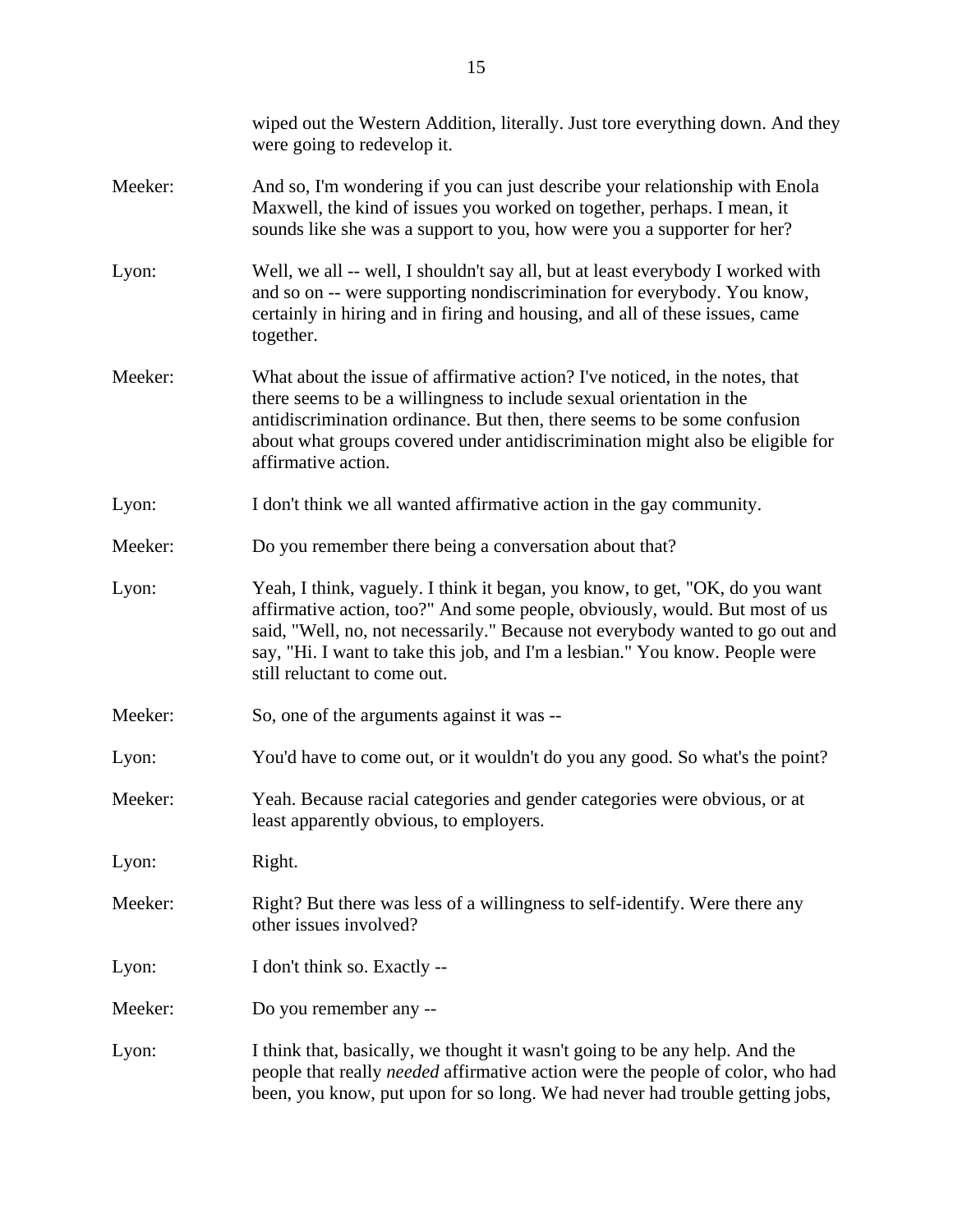|         | for the most part. It was keeping them, or the stress of not coming out -- you<br>know, hiding who you were.                                                                                                                                                                                                                                                                                                                                                                                                                                                                                                                                   |
|---------|------------------------------------------------------------------------------------------------------------------------------------------------------------------------------------------------------------------------------------------------------------------------------------------------------------------------------------------------------------------------------------------------------------------------------------------------------------------------------------------------------------------------------------------------------------------------------------------------------------------------------------------------|
| Meeker: | Interesting. So it was really antidiscrimination ordinances that would prevent<br>people from getting fired --                                                                                                                                                                                                                                                                                                                                                                                                                                                                                                                                 |
| Lyon:   | Yeah.                                                                                                                                                                                                                                                                                                                                                                                                                                                                                                                                                                                                                                          |
| Meeker: | -- rather than opportunities to get a job.                                                                                                                                                                                                                                                                                                                                                                                                                                                                                                                                                                                                     |
| Lyon:   | And housing, yeah. You could get kicked out of your apartment if they found<br>out you were queer. You could -- all kinds of things. And that's still true in a<br>number of states. In this country that Bush keeps saying is so democratic, and<br>"Everybody has a right to not be discriminated against." He says those words.                                                                                                                                                                                                                                                                                                             |
| Meeker: | Right. Right.                                                                                                                                                                                                                                                                                                                                                                                                                                                                                                                                                                                                                                  |
| Lyon:   | But anyway, the -- I've forgotten what I was going to say. It probably wasn't<br>important. Maybe it will come back.                                                                                                                                                                                                                                                                                                                                                                                                                                                                                                                           |
| Meeker: | Well, I wonder if you have anything else to say about the process of being<br>appointed. And, I mean, whether you knew what happened behind the scenes<br>or not, I'm wondering, did somebody give you a phone call and say, "Listen,<br>you know, we want to move you from the GAC to the HRC full commission<br>after the election of Moscone"?                                                                                                                                                                                                                                                                                              |
| Lyon:   | No, no. No. No. Because --                                                                                                                                                                                                                                                                                                                                                                                                                                                                                                                                                                                                                     |
| Meeker: | I mean, how does -- I guess because, you know, I've never been there. So I<br>don't know how it works.                                                                                                                                                                                                                                                                                                                                                                                                                                                                                                                                         |
| Lyon:   | Yeah. Well, first of all, the Mayor makes the decisions.                                                                                                                                                                                                                                                                                                                                                                                                                                                                                                                                                                                       |
| Meeker: | OK.                                                                                                                                                                                                                                                                                                                                                                                                                                                                                                                                                                                                                                            |
| Lyon:   | He appoints, or she appoints, people to all of these various commissions.                                                                                                                                                                                                                                                                                                                                                                                                                                                                                                                                                                      |
| Meeker: | OK.                                                                                                                                                                                                                                                                                                                                                                                                                                                                                                                                                                                                                                            |
| Lyon:   | And I think George Mosconei was the first mayor to bring together a group of<br>citizens, and say, "OK, now people can apply to be on this commission or that<br>commission. And I want you guys to read their things, and then tell me who<br>you think would be the best person." So, and I think that was it. Now, we had<br>been very much involved with George, and so had Jo Daly -- a woman and<br>lesbian. And so, it wasn't surprising that we would put in for that. And I<br>remember one of the things he said to us -- because he appointed Del to the<br>Commission on the Status of Women later -- was, "OK, you've been on the |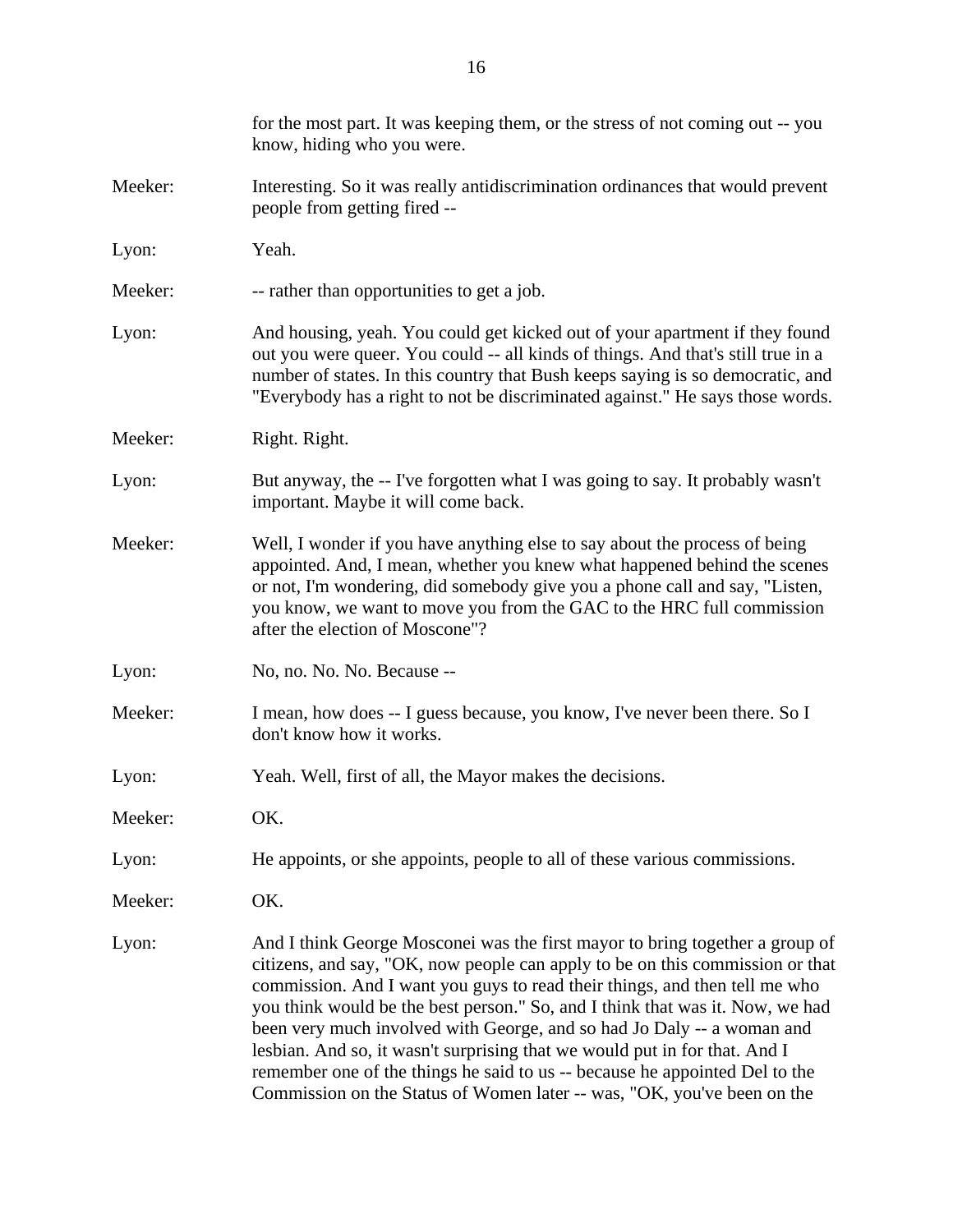| outside fighting for this. Now you're going to be on the inside, and you've got<br>to figure out how to do it!" You know, which was true. I mean, it was a lot<br>easier to just walk up and down and scream, than to figure out how to make<br>stuff happen.                                                                                                                             |
|-------------------------------------------------------------------------------------------------------------------------------------------------------------------------------------------------------------------------------------------------------------------------------------------------------------------------------------------------------------------------------------------|
| Well, can you talk a little bit about that transition? I mean, what was it like<br>going from being on the outside, to being on the inside?                                                                                                                                                                                                                                               |
| Well, it was strange, to begin with.                                                                                                                                                                                                                                                                                                                                                      |
| Well, in what way?                                                                                                                                                                                                                                                                                                                                                                        |
| But, for the most part -- well, it was strange, as I said, in that we were used to<br>complaining about what was going on, and making noises about what was<br>going on, whatever it was, and wanting somebody to make changes, but now<br>we were in a spot where we were going to make the changes. And then you<br>had a different way of doing things, and figuring out how to do it. |
| What was Jo Daly's role on the commission? Was she a staff person?                                                                                                                                                                                                                                                                                                                        |
| She was a -- yeah. She was a CETA person.                                                                                                                                                                                                                                                                                                                                                 |
| CETA. What was CETA?                                                                                                                                                                                                                                                                                                                                                                      |
| CETA was -- C-E-T-A, that's -- it was a program that the government had, the<br>federal government had, to pay people to do good works, I think. Because I<br>know the Commission on the Status of Women had a whole bunch of CETA<br>people working for them. And Jo's position at HRC, again, was as a CETA<br>person.                                                                  |
| Do you know what her position was?                                                                                                                                                                                                                                                                                                                                                        |
| Well, she was an assistant to -- or, she was not in charge of the Gay Advisory<br>Committee, but she was the staff person for the Gay Advisory Committee.                                                                                                                                                                                                                                 |
| And so the committee members, along with the commission members, weren't<br>really paid for their service, were they?                                                                                                                                                                                                                                                                     |
| The commissioners weren't.                                                                                                                                                                                                                                                                                                                                                                |
| Yeah. I mean --                                                                                                                                                                                                                                                                                                                                                                           |
| Well, now, wait a minute. Wait a minute.                                                                                                                                                                                                                                                                                                                                                  |
| -- you got paid, like, \$15 or something to go to a meeting.                                                                                                                                                                                                                                                                                                                              |
| Yeah. Something like that.                                                                                                                                                                                                                                                                                                                                                                |
|                                                                                                                                                                                                                                                                                                                                                                                           |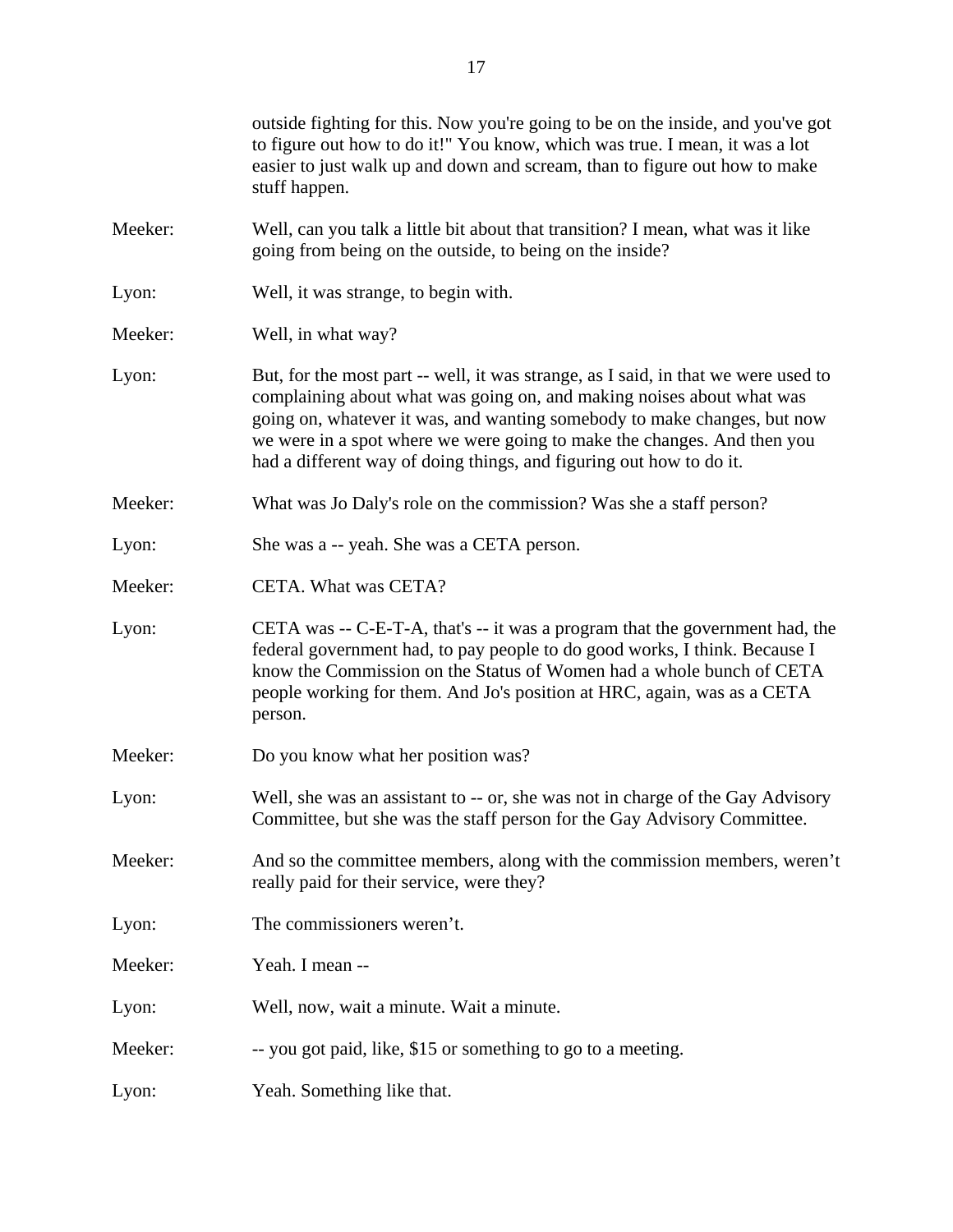| Meeker: | Yeah.                                                                                                                                                                                                                                                                                                                                                                                  |
|---------|----------------------------------------------------------------------------------------------------------------------------------------------------------------------------------------------------------------------------------------------------------------------------------------------------------------------------------------------------------------------------------------|
| Lyon:   | Yeah.                                                                                                                                                                                                                                                                                                                                                                                  |
| Meeker: | But there wasn't a salary.                                                                                                                                                                                                                                                                                                                                                             |
| Lyon:   | No.                                                                                                                                                                                                                                                                                                                                                                                    |
| Meeker: | So Jo Daly's position would have been a salaried position.                                                                                                                                                                                                                                                                                                                             |
| Lyon:   | A salaried position. Yes.                                                                                                                                                                                                                                                                                                                                                              |
| Meeker: | Do you remember the process by which Pat Norman was selected to replace<br>you on the Gay Advisory Commission? I mean, since you weren't, you know,<br>privy to the conversations of your being appointed to these various positions,<br>I'm wondering if you played a role in getting others appointed to the Gay<br>Advisory position.                                               |
| Lyon:   | Could well be. We were good friends. We met Pat very early on, when she<br>came to the city. And so we had known her for ages. And she would have<br>made a whole lot of sense, since she was replacing me. You know, she was an<br>[African-American] woman, and a lesbian, too. And there were two guys --<br>you know, it was still a three-person thing. It's expanded incredibly. |
| Meeker: | Yeah.                                                                                                                                                                                                                                                                                                                                                                                  |
|         |                                                                                                                                                                                                                                                                                                                                                                                        |
| Lyon:   | And it did expand, you know, over the years.                                                                                                                                                                                                                                                                                                                                           |
| Meeker: | Why did it expand?                                                                                                                                                                                                                                                                                                                                                                     |
| Lyon:   | Well, I think because we discovered there were bisexuals, and transgenders,<br>and all kinds of variations and so on.                                                                                                                                                                                                                                                                  |
| Meeker: | Which seems to be, sort of, a model in microcosm of something that was<br>going on, on the larger commission overall. In which, you know, when it was<br>first formed, there were representatives of labor, business --                                                                                                                                                                |
| Lyon:   | Right.                                                                                                                                                                                                                                                                                                                                                                                 |
| Meeker: | -- the Jewish community, African-Americans, and Chinese-Americans, and<br>Latinos. Which now -- there seem to be all of those representatives and more.<br>When you were appointed as the first lesbian commissioner, or gay<br>commissioner overall, did it seem to you like there was a sense that now the<br>city was recognizing this new category?                                |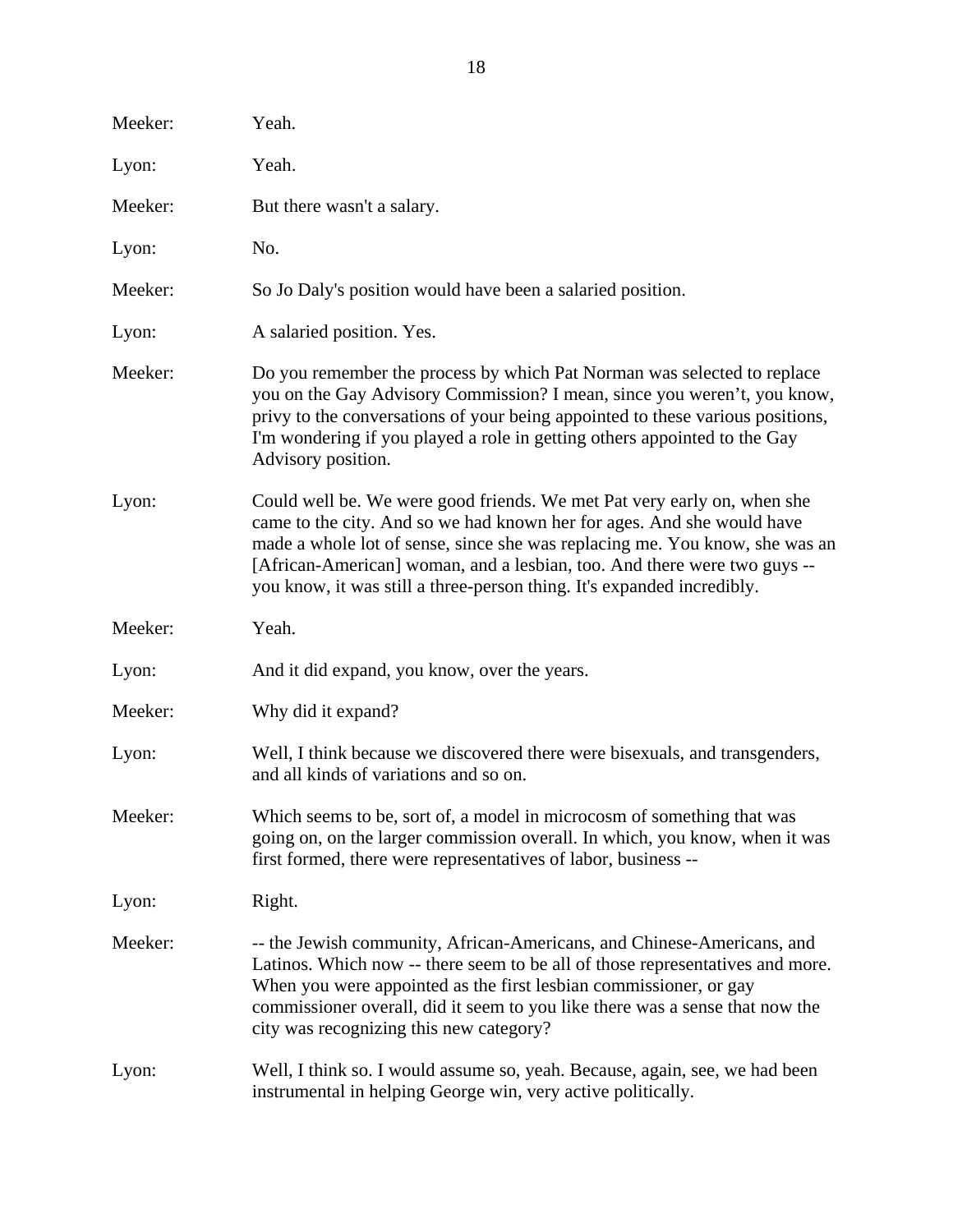| Meeker: | Once you were appointed to the HRC, did it seem like you were appointed to<br>a position that was meant to be for a gay man or a lesbian?                                                                                                                                                                                                                                                                                                                                                                                                                                                                                                                            |
|---------|----------------------------------------------------------------------------------------------------------------------------------------------------------------------------------------------------------------------------------------------------------------------------------------------------------------------------------------------------------------------------------------------------------------------------------------------------------------------------------------------------------------------------------------------------------------------------------------------------------------------------------------------------------------------|
| Lyon:   | Well, I don't know if I thought of it that way. It seems -- I'm trying to think --<br>pretty much so that ever since then, there's been somebody [gay on the<br>commission]. Like Theresa Sparks was on, not so long ago. She was the first<br>transgendered person to be on the commission. But there probably was a gay<br>person on the commission at the same time. And I think that it's something<br>that is in the minds of whoever's doing the appointing, or suggesting<br>appointments, and so on, in all of the commissions. Because Theresa's now on<br>the Police Commission, right?                                                                    |
| Meeker: | Mm hmm.                                                                                                                                                                                                                                                                                                                                                                                                                                                                                                                                                                                                                                                              |
| Lyon:   | And that's a first. And Jo Daly, who was appointed by Dianne, was certainly<br>the first gay person on the Police Commission. And she was followed by<br>Wayne Friday. Now there's not a gay person on the commission, but Theresa's<br>there. But it's a small commission. And it never used to have any women. So<br>we had to fight like crazy to get the Board of Supervisors to pass something<br>that said that there had to be at least one, if not two, women on all of the big<br>commissions, like the Police Commission, and the Civil Service Commission,<br>and the Airport Commission, where there had never been a woman. So that<br>was a big fight. |
| Meeker: | And that became explicit -- do you remember when that was?                                                                                                                                                                                                                                                                                                                                                                                                                                                                                                                                                                                                           |
| Lyon:   | No.                                                                                                                                                                                                                                                                                                                                                                                                                                                                                                                                                                                                                                                                  |
| Meeker: | OK. Did you play a role in getting that done?                                                                                                                                                                                                                                                                                                                                                                                                                                                                                                                                                                                                                        |
| Lyon:   | Oh, yeah.                                                                                                                                                                                                                                                                                                                                                                                                                                                                                                                                                                                                                                                            |
| Meeker: | How did you do that?                                                                                                                                                                                                                                                                                                                                                                                                                                                                                                                                                                                                                                                 |
| Lyon:   | Well, I wasn't so much involved, actually, as Del was. There was a big<br>women's organization -- not organization, group, a group of women -- that<br>came together and decided that what we needed to do was to keep track of<br>what these commissions were doing, in terms of what they were doing to or<br>for women. And so people volunteered. And Del volunteered to track the<br>Police Commission. And so she went to all of their meetings. And other<br>people took on other commissions, too.                                                                                                                                                           |
| Meeker: | Was this, like, a nongovernmental group, like an activist group?                                                                                                                                                                                                                                                                                                                                                                                                                                                                                                                                                                                                     |
| Lyon:   | Yeah. It was an activist group.                                                                                                                                                                                                                                                                                                                                                                                                                                                                                                                                                                                                                                      |
| Meeker: | Which one was it?                                                                                                                                                                                                                                                                                                                                                                                                                                                                                                                                                                                                                                                    |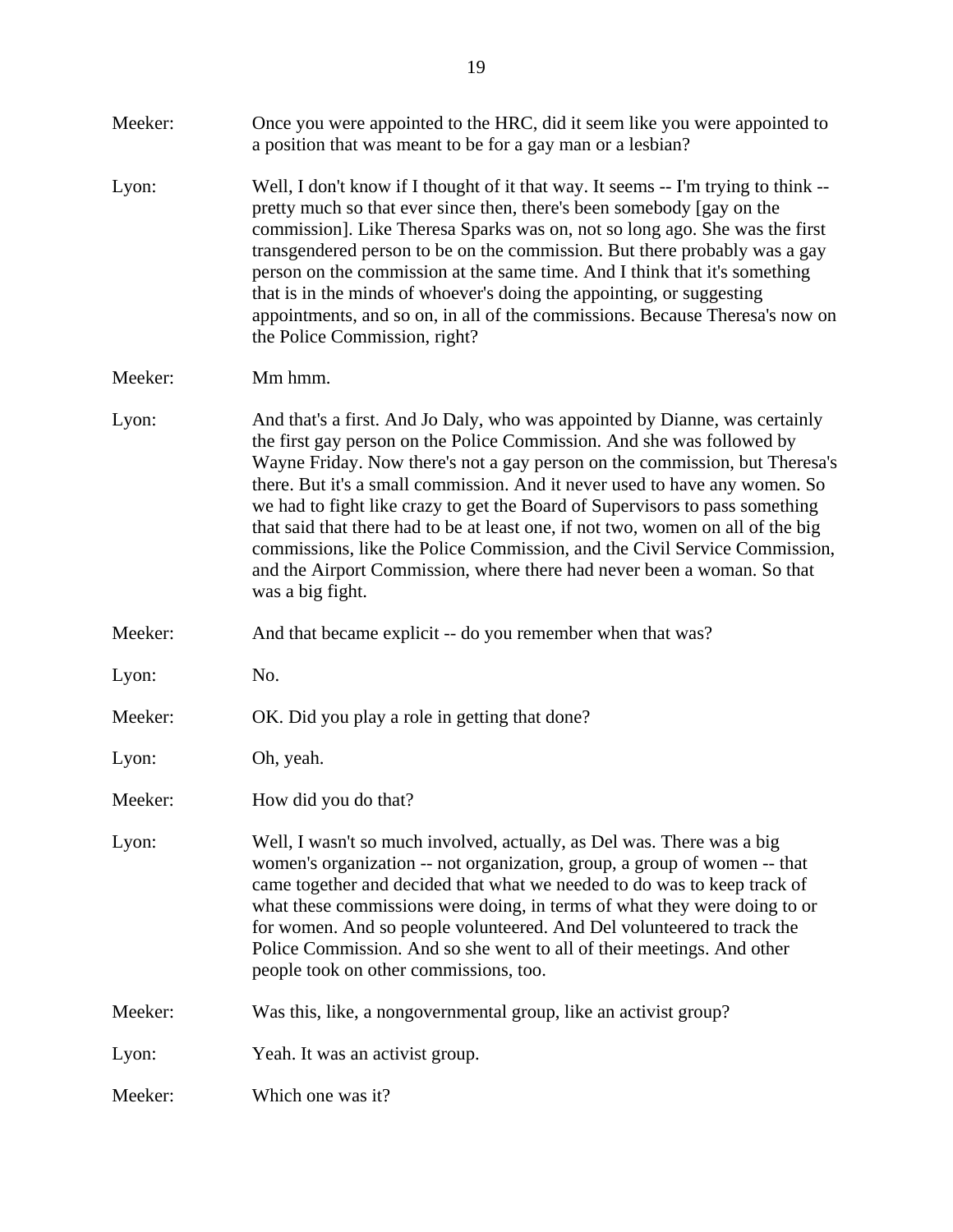| Lyon:   | I've forgotten what they called themselves. I can find out from Del, though,<br>I'm certain.                                               |
|---------|--------------------------------------------------------------------------------------------------------------------------------------------|
| Meeker: | Was this, like, a Bay Area coalition of women? Or something like that?                                                                     |
| Lyon:   | Something like that. But not like BACW [Bay Area Career Women]. But it<br>was ore like Bay Area Women for Justice, or something like that. |
| Meeker: | OK.                                                                                                                                        |
| Lyon:   | Something like that.                                                                                                                       |
| Meeker: | And the idea was to monitor --                                                                                                             |

Begin Audio File Phyllis Lyon 02 02-23-05.doc

| Meeker: | Back to just a little bit about being appointed to the HRC and the sense that<br>there was like a newly created slot for a lesbian or perhaps just like a<br>representative of the gay community.                                     |
|---------|---------------------------------------------------------------------------------------------------------------------------------------------------------------------------------------------------------------------------------------|
| Lyon:   | I don't know if I thought that, but it's very possible. One of the things I will<br>say is that I was welcomed with open arms by the entire commission. I had<br>flowers and stuff, everybody was so happy.                           |
| Meeker: | Why were they so happy? Did they treat you differently from any other new<br>Commissioner?                                                                                                                                            |
| Lyon:   | Well, I think they were happy because it was a change that had come about.                                                                                                                                                            |
| Meeker: | Meaning that they were recognizing sexual orientation and that a lesbian was<br>given this opportunity?                                                                                                                               |
| Lyon:   | Right.                                                                                                                                                                                                                                |
| Meeker: | So there wasn't any sense that because now there was a lesbian commissioner<br>they would lose say like a Filipino Commissioner or something like that?                                                                               |
| Lyon:   | Not that I'm aware of.                                                                                                                                                                                                                |
| Meeker: | Because I mean I guess there were 15 Commissioners at that point                                                                                                                                                                      |
| Lyon:   | There were, so there were a lot.                                                                                                                                                                                                      |
| Meeker: | There was a lot of opportunity. Yes, I mean, I just sort of in the longer run of<br>the Commission in the 1980s and 90s I wonder what happens when, you<br>know, there's a transgender Commissioner and they still want to have a gay |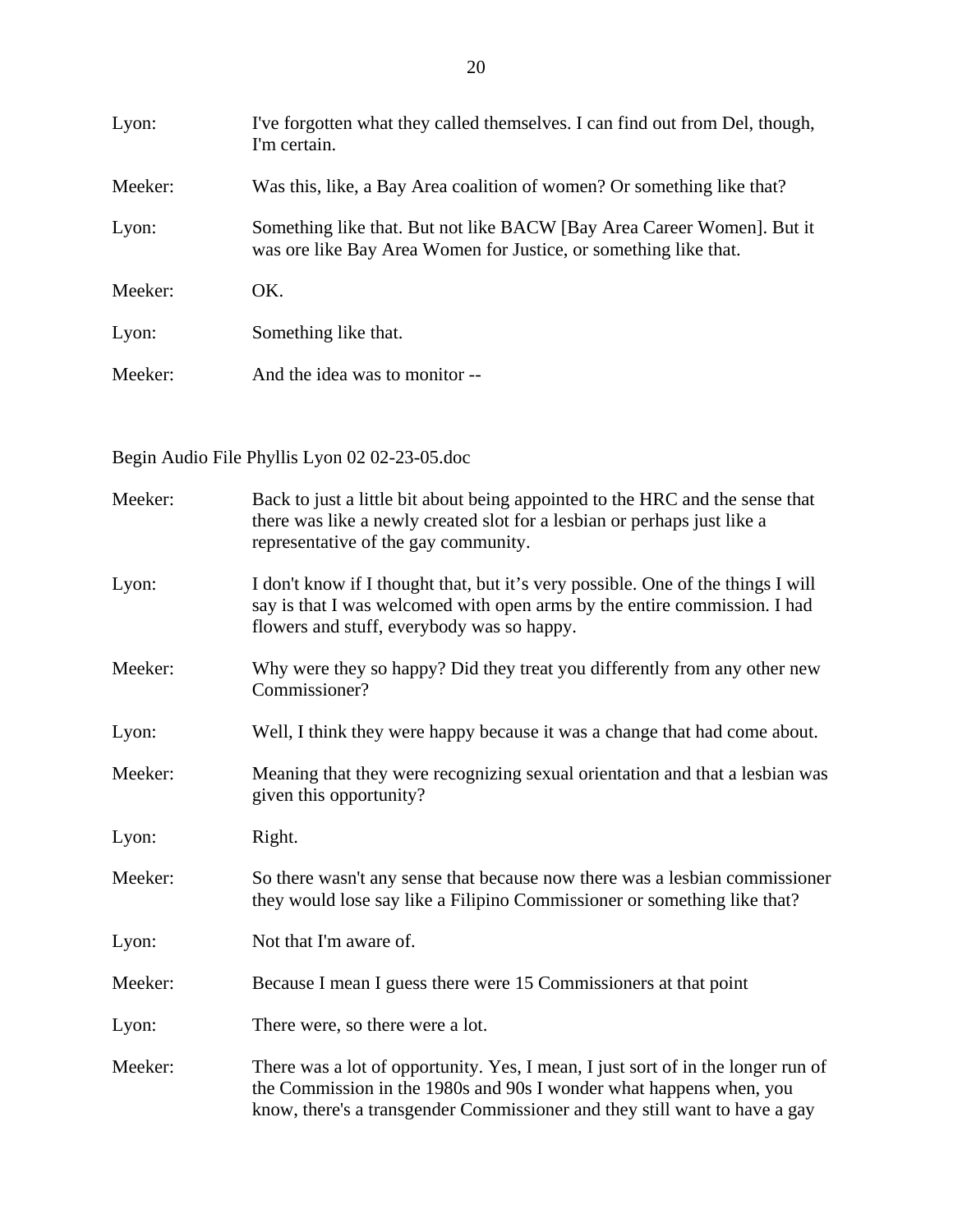|         | Commissioner, you know, and at what point in time, does that mean a group<br>that had been traditionally represented on the Commission will no longer be<br>represented? You know, I mean if there will be a point in which there is not a<br>black Commissioner or something like that, and how that might play out.                                                                                                                                                       |
|---------|-----------------------------------------------------------------------------------------------------------------------------------------------------------------------------------------------------------------------------------------------------------------------------------------------------------------------------------------------------------------------------------------------------------------------------------------------------------------------------|
| Lyon:   | Well, it all depends and I'm trying, I don't know who's on the Commission<br>anymore, but I'm sure it's a varied commission. There's a lesbian executive<br>director and that's a whole new one. And of course there was a big scandal<br>prior to that.                                                                                                                                                                                                                    |
| Meeker: | Were you around for that?                                                                                                                                                                                                                                                                                                                                                                                                                                                   |
| Lyon:   | No, I was long gone, but I knew Zula and I knew -- I forgot when the scandal<br>was now -- but anyhow, I was not surprised.                                                                                                                                                                                                                                                                                                                                                 |
| Meeker: | Why do you say that?                                                                                                                                                                                                                                                                                                                                                                                                                                                        |
| Lyon:   | Well, because you stay around long enough, you kind of know the<br>possibilities of making things go one way or another.                                                                                                                                                                                                                                                                                                                                                    |
| Meeker: | I guess I'm not really that familiar with the scandal.                                                                                                                                                                                                                                                                                                                                                                                                                      |
| Lyon:   | It had to do with a law that says you have to have a minority or woman<br>subcontractor, although right now I think that's in limbo. There's been a lot,<br>not just here but all over the place of people pretending to be [what they are<br>not]. [In one case, someone was accused of] hiring to a black couple and<br>saying that they were the owners of this company when they really weren't.<br>And, that makes it a minority thing or it makes it a women's thing. |
| Meeker: | Did anything like that ever happen in your tenure there?                                                                                                                                                                                                                                                                                                                                                                                                                    |
| Lyon:   | No. But for most of my tenure we didn't have that law. It came along towards<br>the end.                                                                                                                                                                                                                                                                                                                                                                                    |
| Meeker: | What law?                                                                                                                                                                                                                                                                                                                                                                                                                                                                   |
| Lyon:   | The law that says you have to have a minority subcontractor or women's<br>subcontractor.                                                                                                                                                                                                                                                                                                                                                                                    |
| Meeker: | What were some of the main issues that you worked on while you on the<br>Commission? Like some of the main issues that continually came before the<br>Commission that you were involved with?                                                                                                                                                                                                                                                                               |
| Lyon:   | Well, I think mostly it was people trying to get out from under, things that<br>they were supposed to be doing, you know, firing people they shouldn't have<br>fired and not hiring people that deserved to be hired. Those were the most, and<br>I think still are, the issues that came up the most.                                                                                                                                                                      |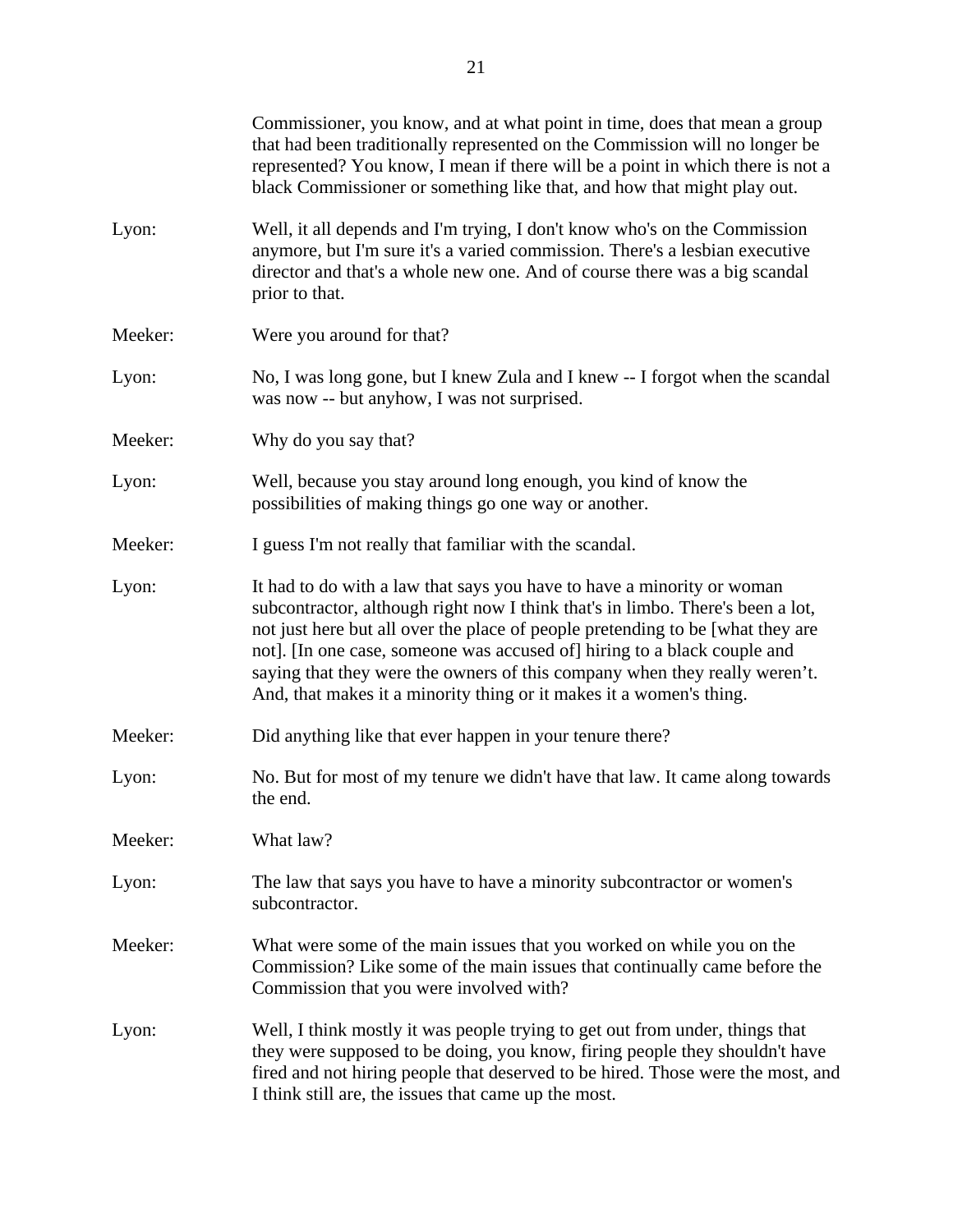| Meeker:           | What was the process by which that generally happened?                                                                                                                                                                                                                                                                                                                                                                                                                                                              |
|-------------------|---------------------------------------------------------------------------------------------------------------------------------------------------------------------------------------------------------------------------------------------------------------------------------------------------------------------------------------------------------------------------------------------------------------------------------------------------------------------------------------------------------------------|
| Lyon:             | Well, staff took over. Staff took over, investigated –                                                                                                                                                                                                                                                                                                                                                                                                                                                              |
| [side discussion] |                                                                                                                                                                                                                                                                                                                                                                                                                                                                                                                     |
| Meeker:           | You know when I first started studying the Human Rights Commission and<br>anticipate to actually try to do a large comparative study of different<br>commissions across the country, I initially thought that human rights was kind<br>of a euphemism for civil rights. I'm beginning to think maybe now that's not<br>the case, but I'm wondering if you ever remember having conversations or just<br>what your thoughts were on the idea of human rights in the institutional<br>setting of the city government? |
| Lyon:             | Well, I guess one really thought of it not just human but also civil rights. I<br>mean we were as close as anything.                                                                                                                                                                                                                                                                                                                                                                                                |
| Meeker:           | Well, how are they different?                                                                                                                                                                                                                                                                                                                                                                                                                                                                                       |
| Lyon:             | Well, I don't know that they are except that civil rights could be less, depends<br>on what you figure is a civil right I guess (laughter), human rights seems<br>friendlier somehow, that terminology, that means you care about what people<br>are going through and how they're going through it.                                                                                                                                                                                                                |
| Meeker:           | Kind of humane in some ways?                                                                                                                                                                                                                                                                                                                                                                                                                                                                                        |
| Lyon:             | In some ways, yes. Whereas civil rights mean you have a right to have a job,<br>you have a right to do this, you have a right to that, you have a right to have<br>housing, food, and stuff, but you don't have a right to necessarily be happy.<br>(laughter)                                                                                                                                                                                                                                                      |
| Meeker:           | OK. Human rights included this right to be happy?                                                                                                                                                                                                                                                                                                                                                                                                                                                                   |
| Lyon:             | One would think so, wouldn't you?                                                                                                                                                                                                                                                                                                                                                                                                                                                                                   |
| Meeker:           | Do you know if the Commission ever had conversations about what the<br>meaning of human rights was?                                                                                                                                                                                                                                                                                                                                                                                                                 |
| Lyon:             | I don't think so, not that I can recall.                                                                                                                                                                                                                                                                                                                                                                                                                                                                            |
| Meeker:           | Did the Commission ever have much interaction with other human rights or<br>human relations organizations throughout the state or the country?                                                                                                                                                                                                                                                                                                                                                                      |
| Lyon:             | I don't -- Well, there used to be some kinds of meetings between various<br>human rights commissions and organizations in different cities.                                                                                                                                                                                                                                                                                                                                                                         |
| Meeker:           | What were those?                                                                                                                                                                                                                                                                                                                                                                                                                                                                                                    |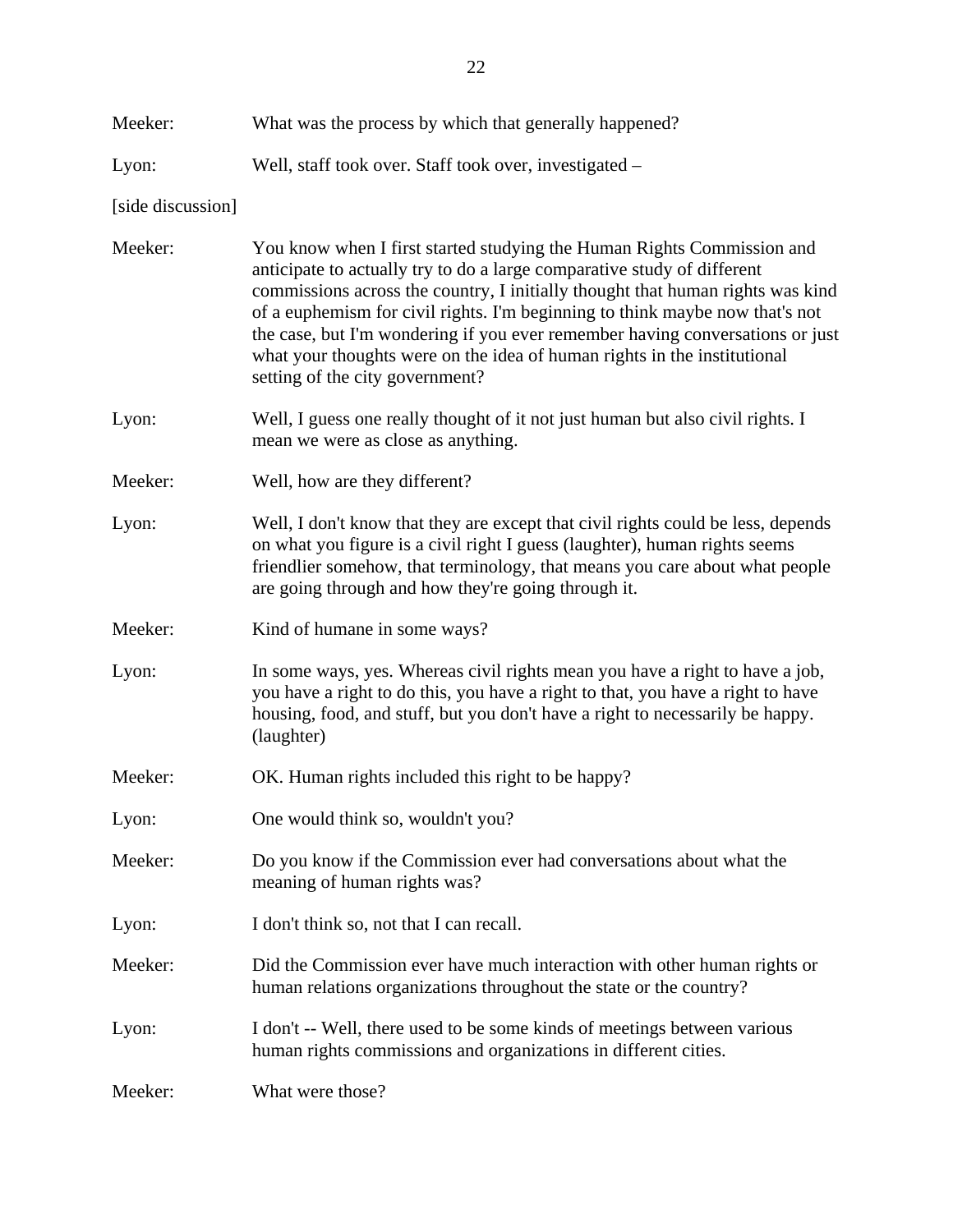| Lyon:   | I don't really remember much about them, I don't think I ever went to one. If I<br>did, it did not stay with me. But, you know, there's a tendency of people to get<br>together with people of like minds and so on, and discuss whatever it is that's<br>happening that maybe needs to be discussed by a lot of people instead of just a<br>few.                                                                                                                                                                                                                                                     |
|---------|-------------------------------------------------------------------------------------------------------------------------------------------------------------------------------------------------------------------------------------------------------------------------------------------------------------------------------------------------------------------------------------------------------------------------------------------------------------------------------------------------------------------------------------------------------------------------------------------------------|
| Meeker: | Well what was it that was shared by the Commissioners then, I mean you all<br>came from very different backgrounds, imagine you're different age groups,<br>different genders and races and ethnicities.                                                                                                                                                                                                                                                                                                                                                                                              |
| Lyon:   | Well what happens is basically is that staff, the staff puts together the agenda<br>for the meetings. We met once a month or once every two weeks, something<br>like that anyway. And we took up whatever issues that were on the agenda;<br>doesn't mean we couldn't have added something, there must have been a<br>chance to say things and so on. Or, that one wouldn't have contacted the<br>executive director and say, "Hey, I want to get this on the agenda for the next<br>meeting." And then there would be discussion, and sometimes there were<br>votes.                                 |
| Meeker: | One of the main activities, from what I understand of the Commission, has to<br>do with dealing with intergroup relations, so, I mean on the smaller level,<br>that's some of the things you talked about, dealing with discrimination,<br>unemployment, but on the larger scale, like the conflict between the Jewish<br>community and the Black community, or in the context of the Castro and<br>Mission Districts there was a conflict I guess in the late 70s and 80s between<br>the Latino community and the gay community. Do you remember the<br>Commission doing any work along these lines? |
| Lyon:   | I'm sure staff did. But it's not clear to me that Commissioners actually went<br>out, depending upon who was involved and what sides we're on, and who the<br>Commissioner was; but staff does a lot of work and that's true of every<br>Commission.                                                                                                                                                                                                                                                                                                                                                  |
| Meeker: | What was the work that the Commissioners did in contrast to the staff? I mean<br>the staff were full-time employees for the most part I imagine, right, working<br>40 hours a week on this.                                                                                                                                                                                                                                                                                                                                                                                                           |
| Lyon:   | And what the Commissioners did was to accept or reject or change what staff<br>did.                                                                                                                                                                                                                                                                                                                                                                                                                                                                                                                   |
| Meeker: | Outside of the once a month Commissioner's meeting that I guess could<br>sometimes go on for several hours, what kind of work, what was a normal<br>month like for you, if you could say there was one?                                                                                                                                                                                                                                                                                                                                                                                               |
| Lyon:   | Well, I don't know, remember I'm working a job at the same time, so.                                                                                                                                                                                                                                                                                                                                                                                                                                                                                                                                  |
| Meeker: | Where were you working?                                                                                                                                                                                                                                                                                                                                                                                                                                                                                                                                                                               |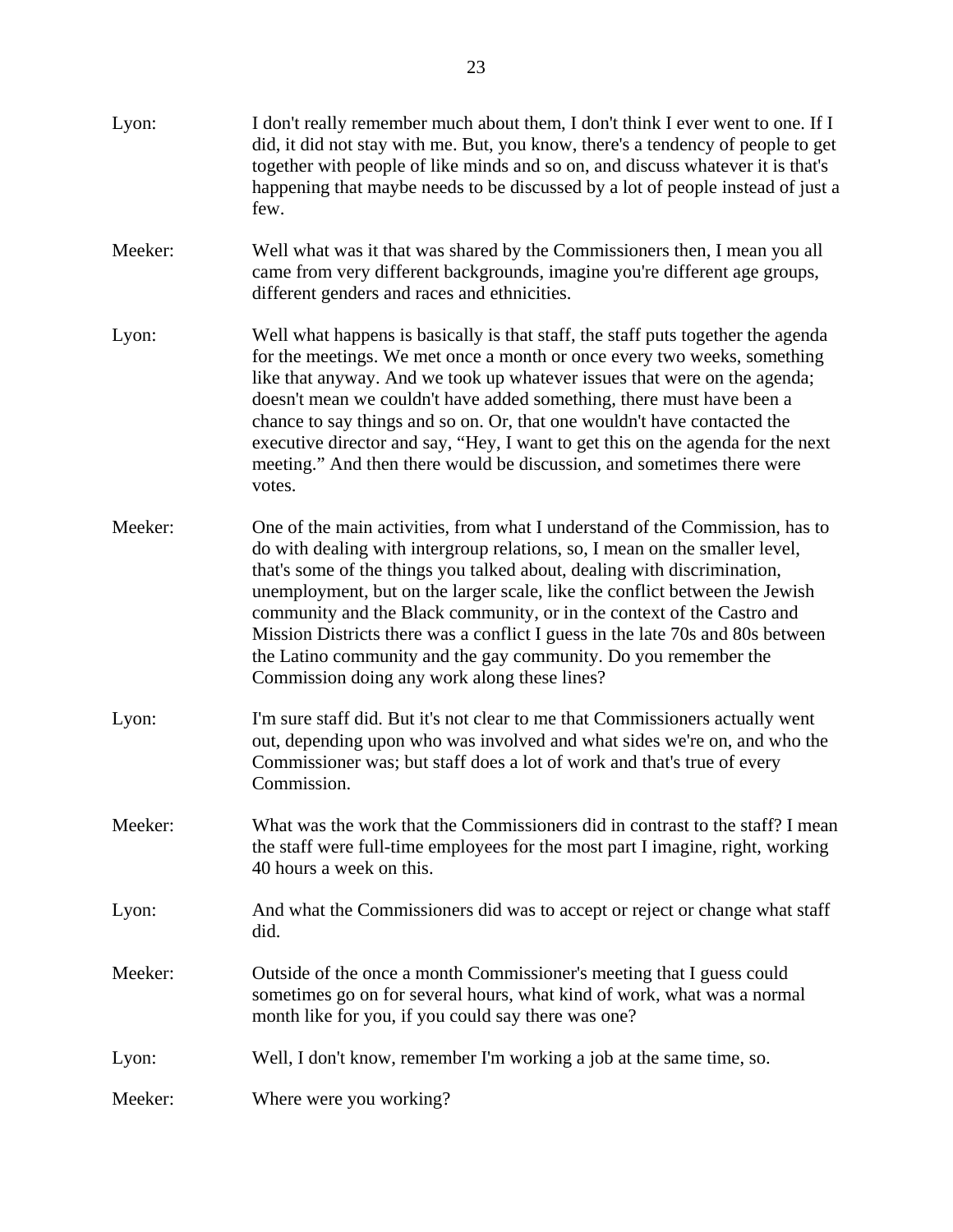| Lyon:   | At the beginning I was working -- where was I working? At Glide. No, by that<br>time, Ted McIlvenna, [name?], and I had left Glide and started the<br>International Museum of Erotic Art on Powell Street and took the National<br>Sex Forum with us.                                                                                                                                                                                                                                                                                                                              |
|---------|------------------------------------------------------------------------------------------------------------------------------------------------------------------------------------------------------------------------------------------------------------------------------------------------------------------------------------------------------------------------------------------------------------------------------------------------------------------------------------------------------------------------------------------------------------------------------------|
| Meeker: | Was that a public museum?                                                                                                                                                                                                                                                                                                                                                                                                                                                                                                                                                          |
| Lyon:   | A public what?                                                                                                                                                                                                                                                                                                                                                                                                                                                                                                                                                                     |
| Meeker: | A public institution? I mean, not owned by the public but it was publicly<br>opened? The museum?                                                                                                                                                                                                                                                                                                                                                                                                                                                                                   |
| Lyon:   | Oh, yes.                                                                                                                                                                                                                                                                                                                                                                                                                                                                                                                                                                           |
| Meeker: | I've never heard of this before.                                                                                                                                                                                                                                                                                                                                                                                                                                                                                                                                                   |
| Lyon:   | Oh, really. It basically, you know that's a big, it's the Art Institute now, on<br>Powell Street, up from Sutter, yes, it's a big castle like building. And Ted had<br>made friends with Fiona Marshall I think, an heiress of the Marshall Field<br>fortune and I don't know really how it all came about, but the, oh God, Rudy,<br>oh no, anyhow this couple, very well known, had a lot of erotic art.                                                                                                                                                                         |
| Meeker: | Were these the Krohnhausens's?                                                                                                                                                                                                                                                                                                                                                                                                                                                                                                                                                     |
| Lyon:   | Yes, the Krohnhausens's, thank you. And that's what the museum was all<br>about was their art. And we also did the Sex Forum which was a series of<br>workshops and so we continued to do that. We had been doing those in<br>Glide's basement since '68. The problem with the erotic art museum was that<br>we could never get the city to allow us the kind of tax relief that other<br>museums got. And they just eventually got too costly and so we moved over<br>to Franklin Street and started The Institute for Advance Study of Human<br>Sexuality, which is still going. |
| Meeker: | And that was your day job then?                                                                                                                                                                                                                                                                                                                                                                                                                                                                                                                                                    |
| Lyon:   | Yes, up until '89, by that time I was through with it. When did I leave the<br>HRC, around '87 or something like that, or '89, because I'd gotten in a big<br>fight with Dianne.                                                                                                                                                                                                                                                                                                                                                                                                   |
| Meeker: | Really?                                                                                                                                                                                                                                                                                                                                                                                                                                                                                                                                                                            |
| Lyon:   | Yes.                                                                                                                                                                                                                                                                                                                                                                                                                                                                                                                                                                               |
| Meeker: | Do you want to talk about that?                                                                                                                                                                                                                                                                                                                                                                                                                                                                                                                                                    |
| Lyon:   | Well, remember the issue around the USS Missouri? They wanted to bring the<br>Missouri to the waterfront and turn it into a museum or something and that                                                                                                                                                                                                                                                                                                                                                                                                                           |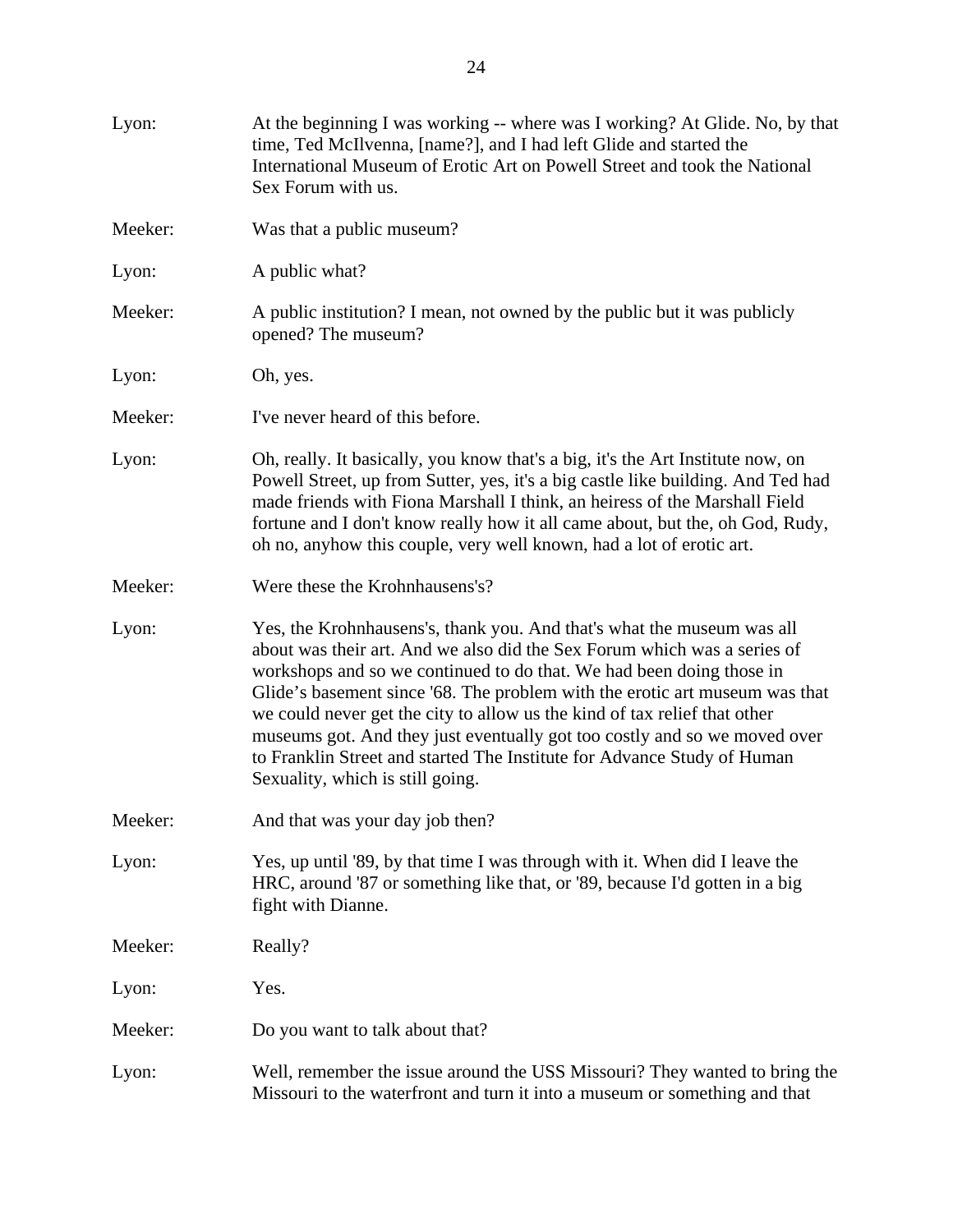was fine with some people but it was awful with people who didn't like war, which was a lot of people. And Dianne thought that was a great idea, she thought that was a real fine idea. So she sent a person to the Gay Advisory Committee. The Gay Advisory Committee was dead-set against the Missouri and she, and at that point Esta Soler was the Chair of the Commission. Esta is a lesbian too. Meeker: Was she out as such? Lyon: Oh yes. She's currently the Executive Director of the Foundation Against Family Violence, which is a national institute and they're building a building out in Presidio to house it. She had \$100 million -- she's got a lot of money from somewhere thanks to Nancy Pelosi. Anyway, so, where was I? Meeker: You were talking about the Missouri. Lyon: Oh, so anyhow we voted in the Gay Advisory Committee to go against that and take it to the Commission to go against having the Missouri here and the next thing we knew, Dianne said she wasn't going to reappoint Esta to the Commission because of the action that we had taken. I said, "That is absolutely ridiculous!" I called her, we had her home phone number, and I spent at least a half hour on the phone with Dick, her husband, because she was exhausted and she was asleep on the couch and he wouldn't wake her up. And I couldn't get her to change her mind so I resigned too. Meeker: Out of protest? Lyon: Out of protest. Meeker: Did she ever call and try to get you back? Lyon: No, we did have lunch with her and Nancy Achilles, the four of us at Delancey Street after she ran for the Senate I think, but before she was sworn in. Anyhow, but it is just almost impossible to get to her anymore. And besides we're mad at her now for other things and so on. We found out in 1995, when we were in DC for the President's Commission on Aging, that she had a brunch, Dianne had a brunch every Thursday morning so we signed up for that and she came around and she spotted us and she said, "Oh those are my two oldest and dearest friends!" And we don't know if she meant we were oldest because we were old or because we were oldest because she'd known us for a long time, because we basically helped her in her first campaign for office. But anyhow, that's about the last time; oh no, she invited us over to a - this was a number of years ago, though -- she had a fundraiser going at her house here, her home, for the gay community, somebody was putting on a fundraiser and she invited us to come. At which point Dick was saying, "Yes, you're the ones that I knew if I couldn't convince you that I really wanted to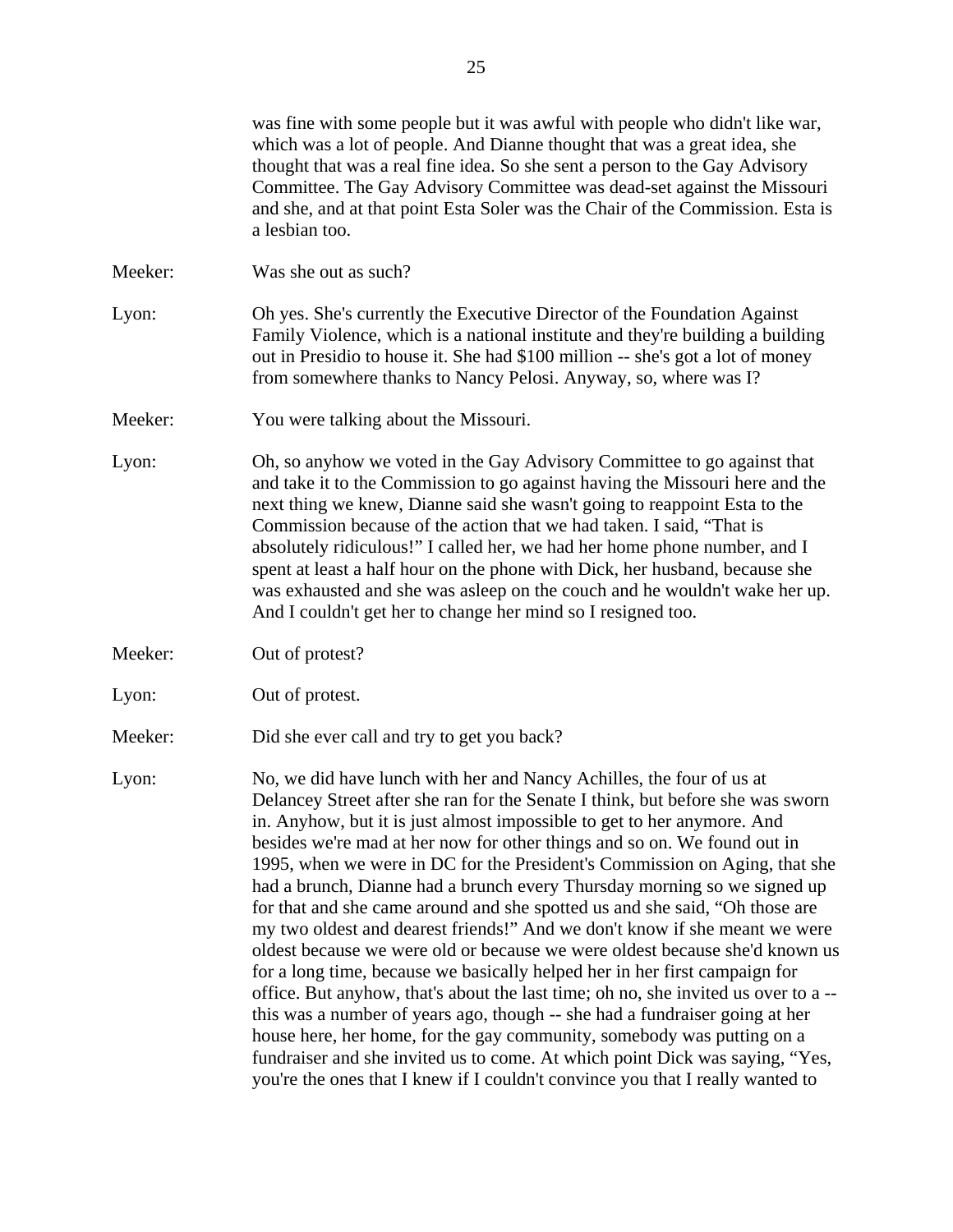|         | marry Dianne that she wouldn't marry me if she didn't have your OK," and I<br>don't know what that meant. People remember things in strange ways.                                                                                                                                                                                                                                                                                                                                                                                                                                                                                                                                                                                                                                                                                                                                                                                                                                                                                                                                                                                                                                                                                                                                                                              |
|---------|--------------------------------------------------------------------------------------------------------------------------------------------------------------------------------------------------------------------------------------------------------------------------------------------------------------------------------------------------------------------------------------------------------------------------------------------------------------------------------------------------------------------------------------------------------------------------------------------------------------------------------------------------------------------------------------------------------------------------------------------------------------------------------------------------------------------------------------------------------------------------------------------------------------------------------------------------------------------------------------------------------------------------------------------------------------------------------------------------------------------------------------------------------------------------------------------------------------------------------------------------------------------------------------------------------------------------------|
| Meeker: | I guess so. I'm wondering if you can talk a little bit about the relationship<br>between the Human Rights Commission and the other commissions in San<br>Francisco and if there were, if there was ever any sort of conflict or<br>collaboration over areas of interest and maybe if you remember any issues you<br>worked on, like the relationship with Commission on Status of Women or the<br>Police Commission, Civil Service or something?                                                                                                                                                                                                                                                                                                                                                                                                                                                                                                                                                                                                                                                                                                                                                                                                                                                                               |
| Lyon:   | One time Dianne did have a party at Tom Horn's house over here on Rockland<br>for all of her gay and lesbian commissioners and staff, like Peter Navarro, that<br>was very interesting, I danced with her (laughter). And Peter got totally drunk,<br>but it was an interesting party. And as far as the commissioners, the various in<br>sundry commissioners on various in sundry commissions -- some of us knew<br>some of them on some of the other commissions and some of us didn't. But by<br>and large since mostly they were political appointees we did know others.<br>And there wasn't a whole lot of coming together around issues. The<br>Commission on the Status of Women ran into a lovely little problem with the<br>woman who was appointed as the executive director, an African-American<br>woman, Dr. Katherine Smallwood who took what was a really great<br>functioning staff and screwed it totally. And the Commissioners decided they<br>wanted to get rid of Smallwood and of course that created a big to-do around<br>the African-American community. There was a hearing, a public hearing, and<br>Cecil [Williams] was there snarling at Del. She was chair at the time and it<br>just was a big fuss. I've forgotten how it ended. I think they finally did have<br>enough votes to fire her. |
| Meeker: | Do you recall what it was that she did that upset the other Commissioners?                                                                                                                                                                                                                                                                                                                                                                                                                                                                                                                                                                                                                                                                                                                                                                                                                                                                                                                                                                                                                                                                                                                                                                                                                                                     |
| Lyon:   | It was the way she was treating the staff: sometimes you give some people a<br>lot of power and they don't use it very well and other people do great. But, she<br>was losing staff people by the barrel-full really and that's what made them<br>want to get rid of her. It's the same thing happening Lyon Martin [Women's<br>Health Clinic] recently. The executive director, an African-American woman,<br>was doing strange things and all the medical personnel left. And I thought the<br>board of Lyon Martin was never going to do anything because Daretha was<br>black and that doesn't have a damn thing to do with it when you have<br>somebody who's not functioning correctly and you need to get rid of them;<br>that's what boards are supposed to do. But it can sure be a problem.                                                                                                                                                                                                                                                                                                                                                                                                                                                                                                                          |
| Meeker: | Well what is the best way in a situation like that or in the Commission on the<br>Status of Women were the board to deal with something when you're also<br>dealing with other issues having to deal with                                                                                                                                                                                                                                                                                                                                                                                                                                                                                                                                                                                                                                                                                                                                                                                                                                                                                                                                                                                                                                                                                                                      |
| Lyon:   | It's really difficult. And Cecil [Williams] later apologized to Del and said had<br>he known what all the issues were he would never have said what he did, he                                                                                                                                                                                                                                                                                                                                                                                                                                                                                                                                                                                                                                                                                                                                                                                                                                                                                                                                                                                                                                                                                                                                                                 |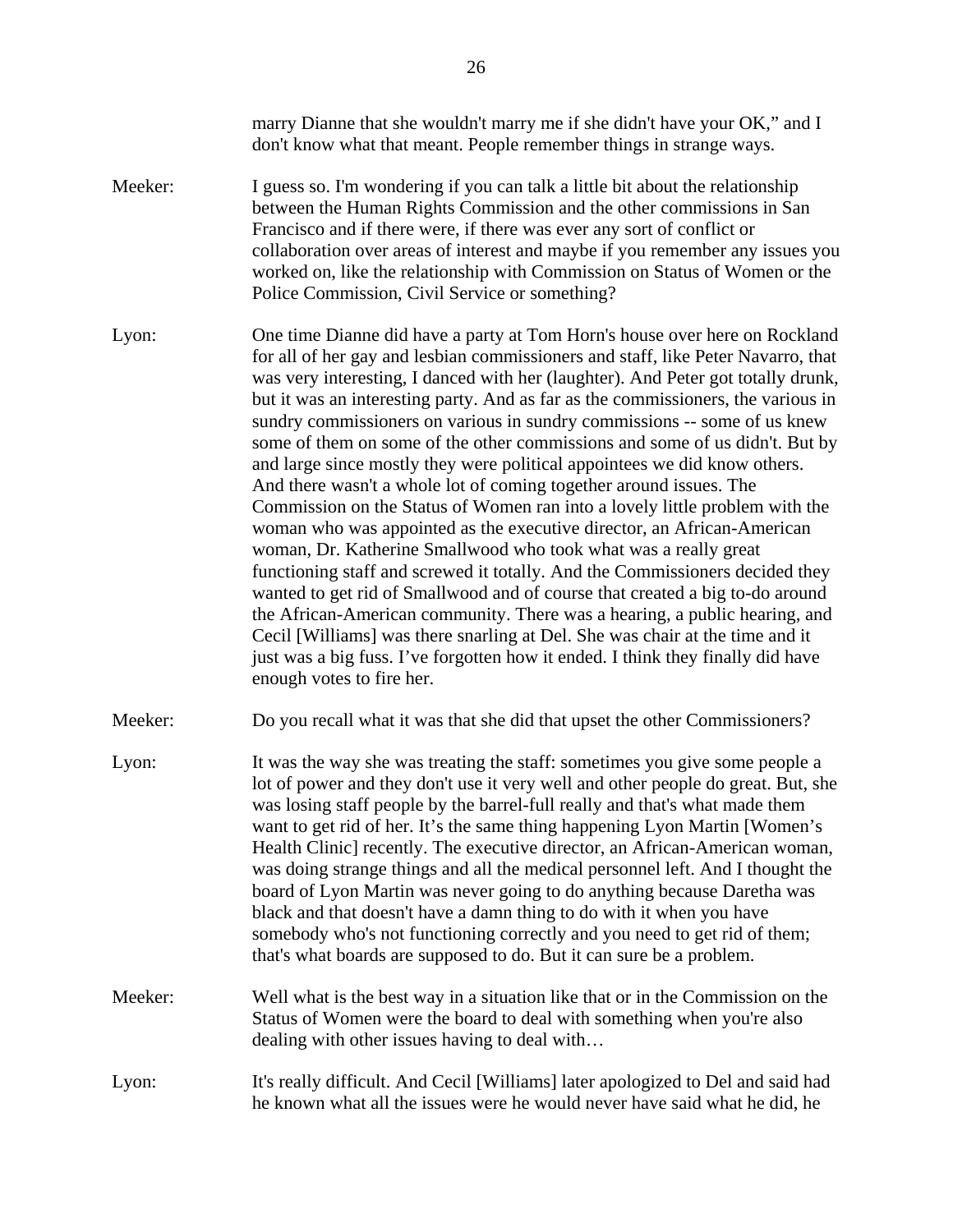|         | would never have supported Katherine but presumably all he could see at that<br>point was black. She's Black.                                                                                                                                                                                                                                                                                                                                                                                                                                                                                                                                                                                                                                                                                                                                  |
|---------|------------------------------------------------------------------------------------------------------------------------------------------------------------------------------------------------------------------------------------------------------------------------------------------------------------------------------------------------------------------------------------------------------------------------------------------------------------------------------------------------------------------------------------------------------------------------------------------------------------------------------------------------------------------------------------------------------------------------------------------------------------------------------------------------------------------------------------------------|
| Meeker: | Is there a way in which the Human Rights Commission kind of perpetuates<br>that tends to not allow that kind of perspective to be perpetuated?                                                                                                                                                                                                                                                                                                                                                                                                                                                                                                                                                                                                                                                                                                 |
| Lyon:   | Well I think they would not like to see that perpetuated. I don't recall, well<br>outside the fact that Zula was Black, but I don't think that was something that<br>really entered too much into it. [outside discussion] Anyhow the whole point<br>of human relations and human rights is not to be color conscious in the sense<br>that you don't say, "Oh, she's Black, and she's this and she's that," although<br>you may do that because you want to identify her in a certain position.                                                                                                                                                                                                                                                                                                                                                |
| Meeker: | How does -- During your tenure there, how did the Human Rights<br>Commission kind of straddle that line between affirmative action which is<br>very color conscious to kind of a civil rights discourse, which tries to be color-<br>blind?                                                                                                                                                                                                                                                                                                                                                                                                                                                                                                                                                                                                    |
| Lyon:   | Well, I think, you know, what can you say? Affirmative action, as I think is<br>showing over at UC, is a very important vehicle to move people who have<br>been discriminated against all their lives into and on up the ladder towards<br>being totally self-sufficient and going where no person has ever gone before,<br>you know? I think there was a story in the paper the other day that what UC<br>has now in terms of African-Americans are African-Americans who are not<br>descendants of slaves; in other words, this one guy they we're focusing on<br>was, his parents was Nigerians, although he was born here and he considers<br>himself a Nigerian and an African-American. So that's upsetting some people<br>because the people that were descendants of slaves were the ones that really<br>got the shaft over the years. |
| Meeker: | I know that some commissioners are appointed either for I guess a 1, 2, 3 or 4<br>year term.                                                                                                                                                                                                                                                                                                                                                                                                                                                                                                                                                                                                                                                                                                                                                   |
| Lyon:   | It varies. I think they are all done on the same schedule because you wouldn't<br>want the entire Commission to disappear at the same time, but yes, and often<br>times, like I was reappointed 2 or 3 times, I've forgotten how many, first by<br>George and then by Dianne a couple of times I guess, and so on. I think for 4<br>year terms, so I spent almost 12 years, I quit after 11 years or so.                                                                                                                                                                                                                                                                                                                                                                                                                                       |
| Meeker: | Did you ever have any concern or thought that after the assassination of<br>Moscone that you wouldn't be reappointed under Feinstein?                                                                                                                                                                                                                                                                                                                                                                                                                                                                                                                                                                                                                                                                                                          |
| Lyon:   | No.                                                                                                                                                                                                                                                                                                                                                                                                                                                                                                                                                                                                                                                                                                                                                                                                                                            |
| Meeker: | No? So there wasn't ever any concern with that change that there would be a<br>loss of the gay slot on the commission?                                                                                                                                                                                                                                                                                                                                                                                                                                                                                                                                                                                                                                                                                                                         |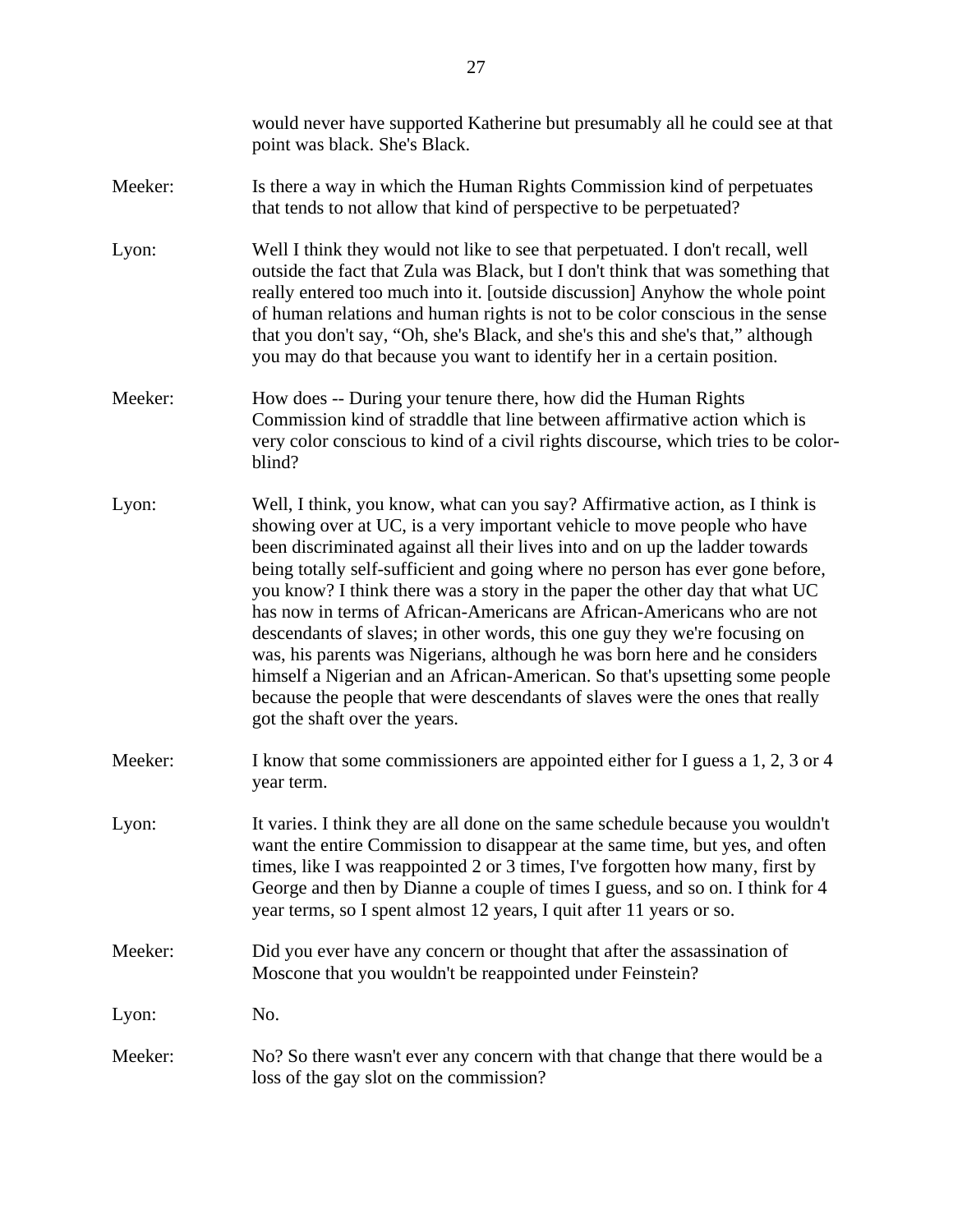| Lyon:   | Oh, no, no. Because she was very gay friendly, good God, she called meetings<br>of gays. I kept saying, "God, we could make a lot of money if we just had 'I'm<br>a gay leader' buttons," because she would call the gay leaders and her office<br>would be full. And, you know, anybody and everybody who felt they were a<br>gay leader, and there were a lot of us, went, and she was the most available<br>mayor we've ever had.                                                                                                                                                                                                                                                                                                                                                                                                                                                                                                                                                                                                                                                                                                                                                                                                                                                                                                                                                                                                                                                                                                                                                                                                                                                          |
|---------|-----------------------------------------------------------------------------------------------------------------------------------------------------------------------------------------------------------------------------------------------------------------------------------------------------------------------------------------------------------------------------------------------------------------------------------------------------------------------------------------------------------------------------------------------------------------------------------------------------------------------------------------------------------------------------------------------------------------------------------------------------------------------------------------------------------------------------------------------------------------------------------------------------------------------------------------------------------------------------------------------------------------------------------------------------------------------------------------------------------------------------------------------------------------------------------------------------------------------------------------------------------------------------------------------------------------------------------------------------------------------------------------------------------------------------------------------------------------------------------------------------------------------------------------------------------------------------------------------------------------------------------------------------------------------------------------------|
| Meeker: | Even more than Agnos?                                                                                                                                                                                                                                                                                                                                                                                                                                                                                                                                                                                                                                                                                                                                                                                                                                                                                                                                                                                                                                                                                                                                                                                                                                                                                                                                                                                                                                                                                                                                                                                                                                                                         |
| Lyon:   | Actually it was Agnos who was against the Missouri and he was the one that<br>did all the bad stuff and she blamed it all on us. We supported Art when he ran<br>the first time. And we did not support him the second time, because Dick<br>Hongisto was running?                                                                                                                                                                                                                                                                                                                                                                                                                                                                                                                                                                                                                                                                                                                                                                                                                                                                                                                                                                                                                                                                                                                                                                                                                                                                                                                                                                                                                            |
| Meeker: | Jordan was elected.                                                                                                                                                                                                                                                                                                                                                                                                                                                                                                                                                                                                                                                                                                                                                                                                                                                                                                                                                                                                                                                                                                                                                                                                                                                                                                                                                                                                                                                                                                                                                                                                                                                                           |
| Lyon:   | We weren't supporting Jordan. It was Dick. So anyway, we went to a<br>fundraiser at Nancy's house, Nancy Pelosi's house, and I remember Art<br>coming, we were sitting down eating on chairs against the wall and he came<br>down and he knelt down and he said, "I understand why you were not<br>supporting me and it won't make any difference," so he got elected and he<br>didn't speak to us, made all the difference in the world. (laughter)                                                                                                                                                                                                                                                                                                                                                                                                                                                                                                                                                                                                                                                                                                                                                                                                                                                                                                                                                                                                                                                                                                                                                                                                                                          |
| Meeker: | Interesting.                                                                                                                                                                                                                                                                                                                                                                                                                                                                                                                                                                                                                                                                                                                                                                                                                                                                                                                                                                                                                                                                                                                                                                                                                                                                                                                                                                                                                                                                                                                                                                                                                                                                                  |
| Lyon:   | So, anyhow, we thawed out a little bit after he got out of politics, but not<br>much. George was a good friend and Dianne was a good friend. I'll never<br>forget, we had Lucia Valesca with us, Del and I and Jo [Daly] and we had an<br>appointment to see Dianne because we wanted to introduce her to Lucia, who<br>was the head of the National Gay Lesbian Taskforce. And, so we went up to<br>her office and she's sitting there and she was just furious. Remember the<br>politics and the power, gay power in San Francisco, the CBS program? ["Gay<br>Power, Gay Politics"] Well they had been there that morning and the first<br>thing that I think Harry Reasoner said to Diane when they walked into her<br>office was, "How does it feel to be the mayor of Sodom and Gomorrah?" And<br>she threw them out of her office totally, and they left a script behind and she'd<br>been going through the script page by page and she was just furious, and you<br>know, it turned out to be just a fucker, really, and the thing that always has<br>fascinated me, the women, the lesbian community said, we ain't going to go<br>there, we're not going anywhere near those people because we know what<br>they do. And nobody went and spoke. Sally Gearhart was in New York and<br>they found her there and she didn't know what was going on so she went, and<br>she figured it out too, and she said it was the hardest two hours she ever spent<br>in trying to answer their questions in such a way that they wouldn't be able to<br>take a piece of it or something. She said she was just exhausted by the time<br>they got through and they didn't use anything from her. |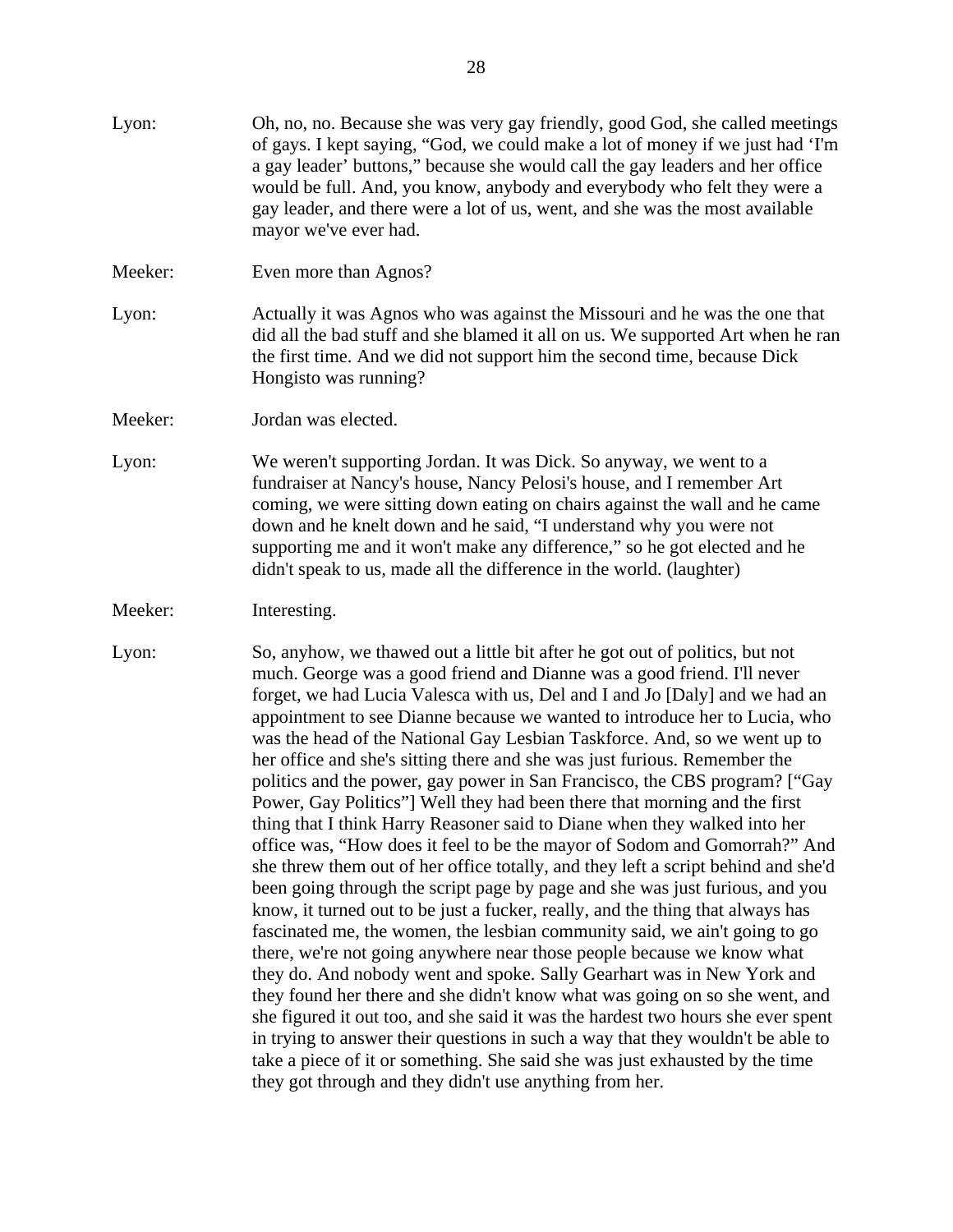| Meeker: | Do you remember the Human Rights Commission responding to that?                                                                                                                                                                                                                                                                                                                                                                                                                                                                                              |
|---------|--------------------------------------------------------------------------------------------------------------------------------------------------------------------------------------------------------------------------------------------------------------------------------------------------------------------------------------------------------------------------------------------------------------------------------------------------------------------------------------------------------------------------------------------------------------|
| Lyon:   | I'm sure we did, because we were used to sending letters to various people<br>about various things.                                                                                                                                                                                                                                                                                                                                                                                                                                                          |
| Meeker: | On a national level as well local?                                                                                                                                                                                                                                                                                                                                                                                                                                                                                                                           |
| Lyon:   | Yes, oh yes.                                                                                                                                                                                                                                                                                                                                                                                                                                                                                                                                                 |
| Meeker: | Yes. That's about right. I was going to ask you about the political clubs, the<br>democratic political clubs, how close is the parallel between participation in<br>the political club and appointment to a Commission, from your perspective?                                                                                                                                                                                                                                                                                                               |
| Lyon:   | Oh, I don't know. I don't think Democrats are going to appoint Republicans<br>unless they're really good or have some kind of whatever, or something like<br>that, you know, real knowledge about something that would be helpful, but<br>there were a lot more Democratic clubs, a lot more powerful ones earlier in<br>the years than there are now.                                                                                                                                                                                                       |
| Meeker: | What do you mean?                                                                                                                                                                                                                                                                                                                                                                                                                                                                                                                                            |
| Lyon:   | There was a great Chinese Democratic club, really powerful, and I don't see<br>much of anything happening there anymore. The Latinos had a good one,<br>there's not much that I hear about from them anymore.                                                                                                                                                                                                                                                                                                                                                |
| Meeker: | Why do you suppose they don't exist?                                                                                                                                                                                                                                                                                                                                                                                                                                                                                                                         |
| Lyon:   | Well they may still exist but they're just not doing anything much. I don't<br>know why. Harvey Milk and Alice are the two, well I don't know what the<br>Log Cabin people are doing. We were founders of the Democratic Feminists,<br>which lasted a few years but not too long.                                                                                                                                                                                                                                                                            |
| Meeker: | Well, I guess there's a difference between being you know, a liberal and a<br>Democrat in San Francisco and not really participating in these clubs and then<br>being someone who is actively participating in these clubs and, I guess what<br>I'm asking is, was one supposed to actively participate in a club to be deemed<br>eligible for political appointment?                                                                                                                                                                                        |
| Lyon:   | No, I don't think so at all, I think one needed to be a Democrat and to be<br>presumably on the side of the mayor. I mean like, with Gavin now, I mean<br>suddenly we're buddy-buddy. And we supported Susan and as soon as Gavin<br>came out in the run-off, into a run-off, I'm sure Joyce Newsstadt had<br>something to do with it. Anyhow, he called us the next day and said would we<br>support him and we went down to the LGBT center and they had our picture<br>taken with him and they had a press conference and so on. He's been<br>incredible. |